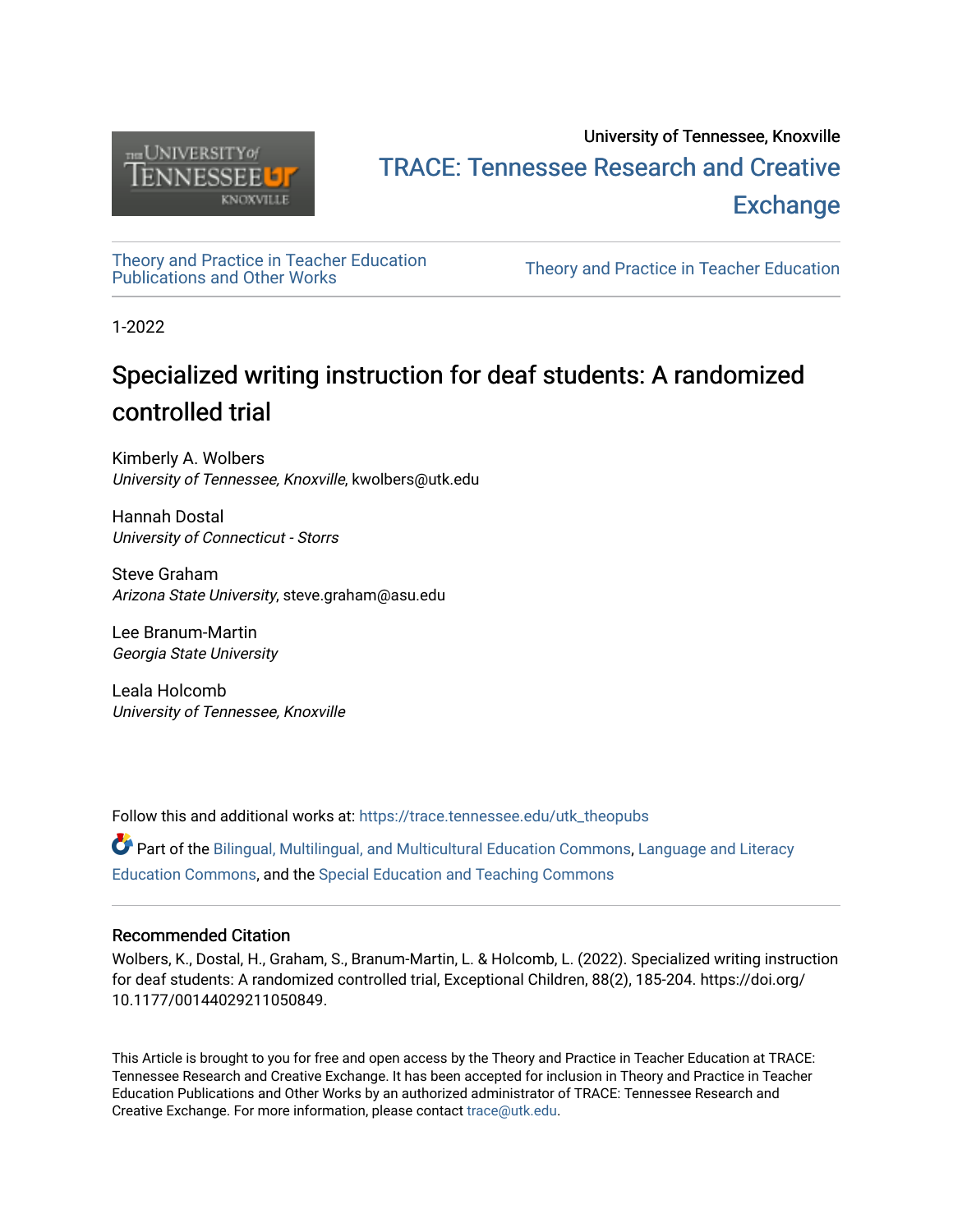### **Specialized Writing Instruction for Deaf Students: A Randomized Controlled Trial**

This is a pre-copyedited, author-produced PDF of an article accepted for publication in *Exceptional Children* following peer review. The version of record is available at:

Wolbers, K., Dostal, H., Graham, S., Branum-Martin, L. & Holcomb, L. (2022). Specialized writing instruction for deaf students: A randomized controlled trial, *Exceptional Children, 88*(2), 185- 204. [https://doi.org/10.1177/00144029211050849.](https://doi.org/10.1177/00144029211050849) Copyright © [2021] (Copyright Holder). Reprinted by permission of SAGE Publications.

Kimberly Wolbers<sup>1</sup>, Hannah Dostal<sup>2</sup>, Steve Graham<sup>3</sup>, Lee Branum-Martin<sup>4</sup>, and Leala Holcomb<sup>1</sup>

<sup>1</sup> University of Tennessee <sup>2</sup> University of Connecticut <sup>3</sup> Arizona State University

<sup>4</sup> Georgia State University

## **Author Note**

We provide special thanks to Dr. Rachel Saulsburry at the University of Tennessee and Dr. Jennifer Kilpatrick at the University of North Florida for involvement with data collection and scoring.

The research reported here was supported by the Institute of Education Sciences, U.S.

Department of Education, through Grant R324A120085 to the University of Tennessee. The opinions expressed are those of the authors and do not represent views of the Institute or the U.S. Department of Education.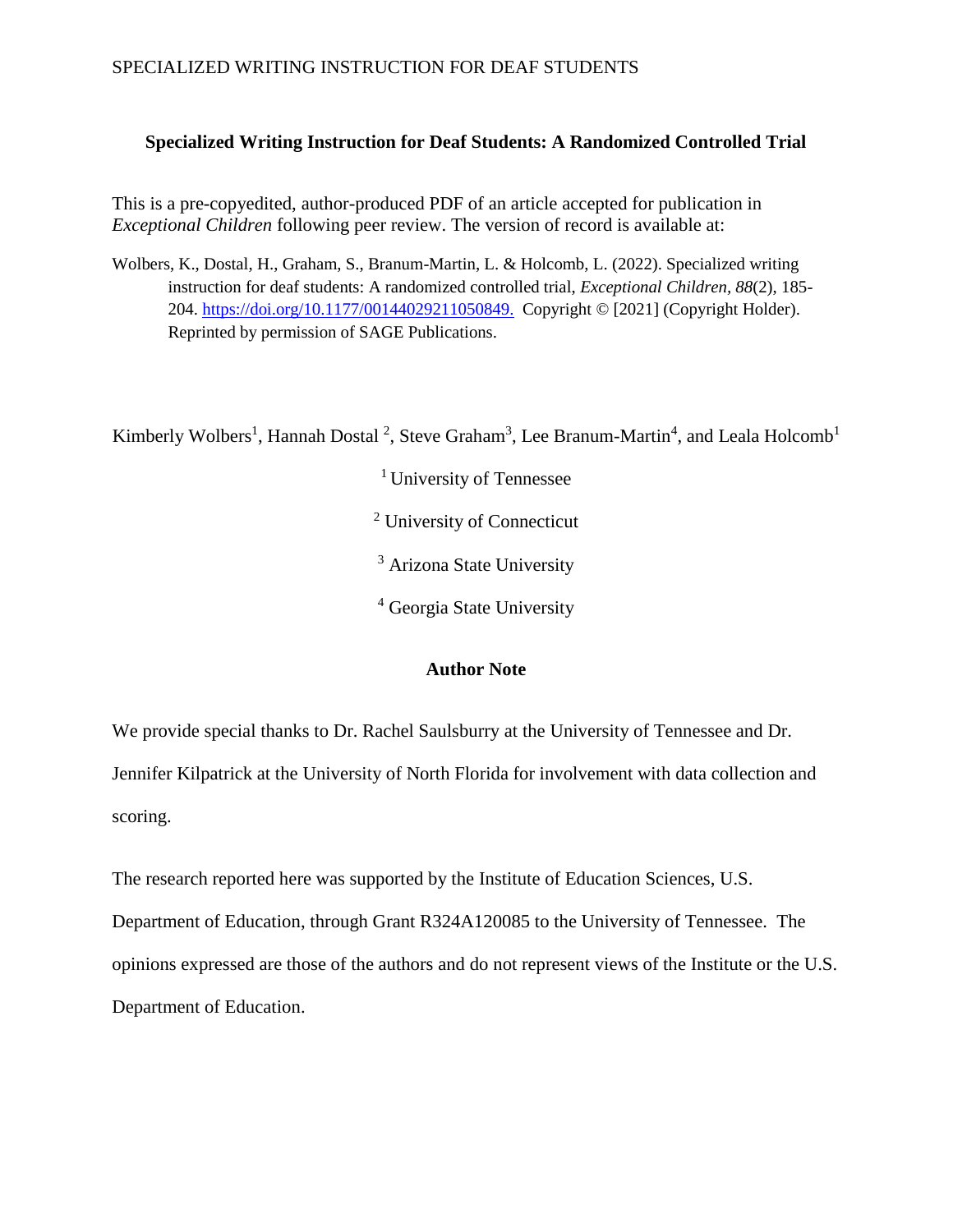#### **Specialized Writing Instruction for Deaf Students: A Randomized Controlled Trial**

Writing is a complex activity for all ages that requires the integration of multiple skills and cognitive processes. Elementary writers are working to develop a range of production skills from idea generation and revision to the use of appropriate and relevant sentence structures, vocabulary, and spelling. These skills are cognitively demanding and build on early language and literacy experiences. Because deaf students have varied histories with regard to accessing and developing language, their characteristics as writers are highly heterogeneous. For example, deaf children differ as to when they receive initial exposure to American Sign Language (ASL; e.g., birth to 3 years, upon entering school at 4-6 years of age, or later) as well as the quality and quantity of input (e.g., high number of fluent language models in their lives to few or none) (Hall & De Anda, 2021). Therefore, they demonstrate varying levels of proficiency in ASL and English--from significant delays in one or both languages to age appropriate bilingual development (Hall, 2020). Similarly, deaf children not exposed to ASL demonstrate varying levels of English competency due to the ease or difficulty they experience accessing spoken language (Lederberg et al., 2013). Last, some children have such impoverished experiences in both languages, they experience language deprivation, which presents complex challenges in cognition, language, and literacy development (Hall, 2017; Mayberry & Kluender, 2018).

Teachers of deaf students often find it difficult to apply existing approaches without first adapting resources to fit the specific language and cultural needs of their students (Vostal & Ward, 2015). Thus far, studies that focus on writing instruction for deaf children have been applications of approaches used with hearing students to examine selected aspects of writing such as vocabulary, spelling, grammar, writing process, and journaling (Strassman et al., 2019; Strassman & Schirmer, 2013). We propose a theoretical framework for writing instruction that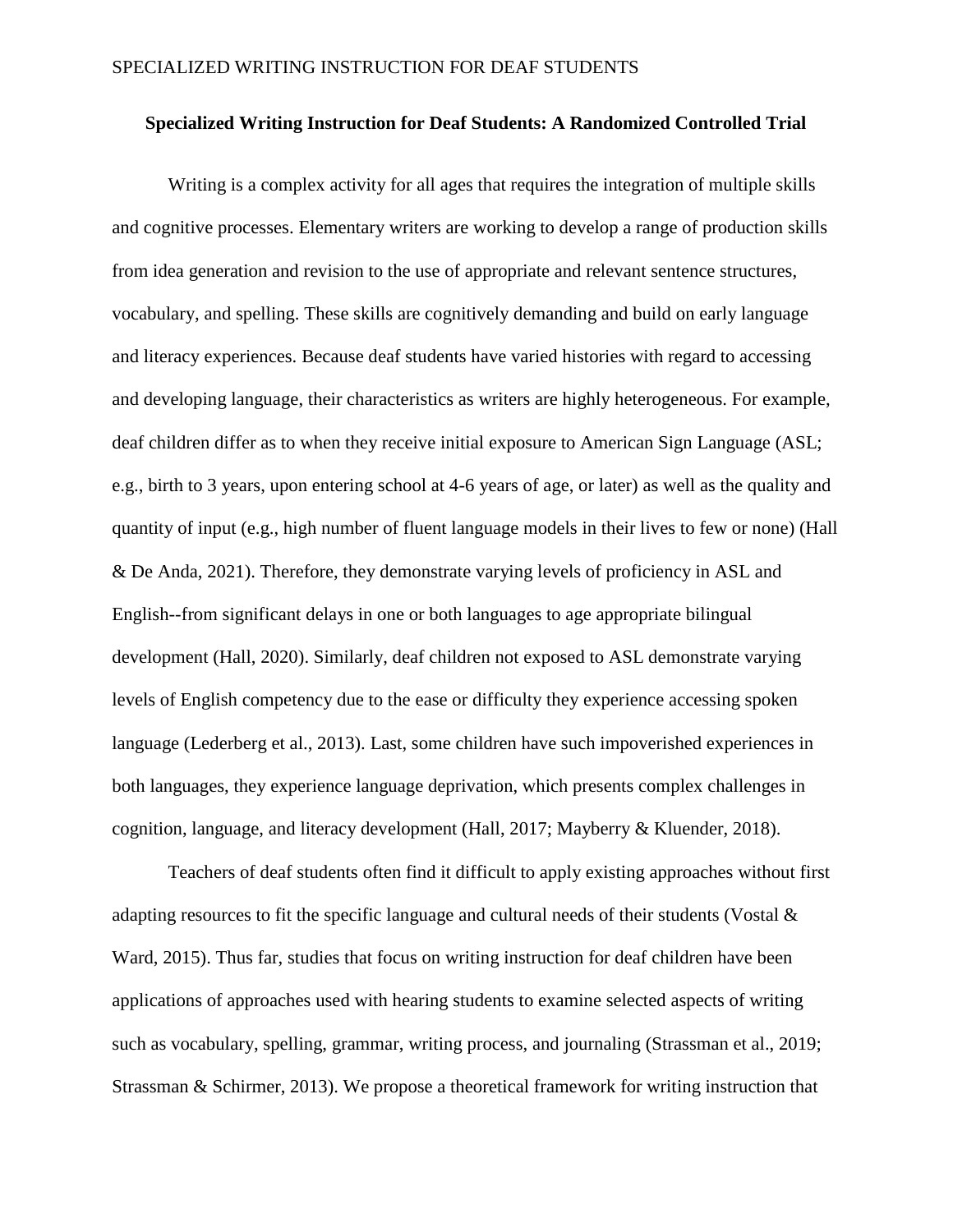guides the development of word-, sentence-, and discourse-level skills through strategic and supported writing practice, and provides responsive language instruction to deaf learners (Easterbrooks, 2020). The randomized controlled trial (RCT) described in this manuscript is an evaluation of such a framework in teaching practice.

#### **Theory to Practice in Writing Instruction with Deaf Students**

Recently articulated models of writing merge sociocultural and cognitive theories to reflect writers within communities (Author). This combined model details the interaction between individual cognition and the broader writing community, whereby members share and shape the cognitive resources brought to the social act of writing. Strategic and goal-driven instruction occurring within an environment of collaboration and apprenticeship provide the mechanisms to propel writing and motivation (De Smedt & Van Keer, 2014). Strategic and Interactive Writing Instruction (SIWI) is built upon a cognitive and sociocultural framework and is directed by the language needs of deaf students (Author).

There are three foundational principles to SIWI--strategic, interactive, and linguistic/metalinguistic. First, strategic instruction--drawn from cognitive theories of composing (Flower & Hayes, 1981)--involves explicitly teaching students what skilled writers do when they write. For example, recursive writing processes such as planning, organizing, and revising are explicitly taught and practiced, often with visual scaffolds or procedural facilitators (Scardamalia & Bereiter, 1983). Meta-analyses have revealed that teaching strategies for writing processes (e.g., planning, revising) or genre-specific writing skills results in enhanced quality and knowledge of writing (Author). These effects are known to benefit children learning English as a second language and those with disabilities (Author).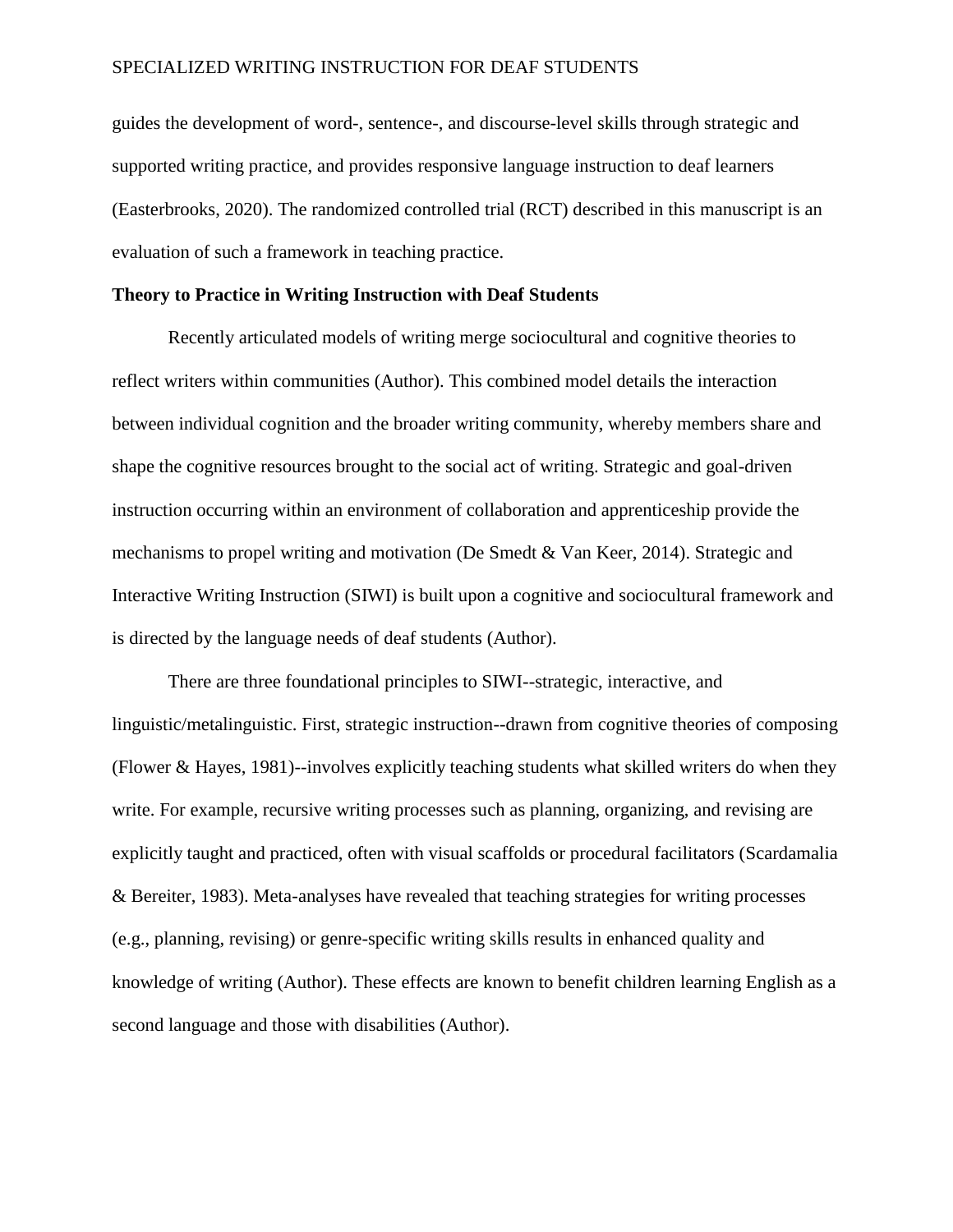Second, interactive writing is defined here as a collaborative, dialogic experience. It is inspired by the application of sociocultural theories in writing instruction, whereby novice writers are actively involved and supported in writing communities (Englert, Mariage, et al., 2006). Interactive writing allows for apprenticeship of writers during the co-construction of text, which may be written with an authentic purpose and audience in mind (Blanch et al., 2017). The collaborative writing experience, while initially teacher-guided for the purpose of introducing new skills, becomes increasingly student-led as learners appropriate the discourse and practices of the community (Englert, Berry, et al., 2001). During interactive writing, participants engage in supportive problem solving, share thought processes, and negotiate writing actions--all which contribute to a transfer of control over the writing. In particular, students learning a second language are empowered to lead discussions on grammar-related features along with the content, structure, and organization of text (Villarreal & Gil-Sarratea, 2020). Interactive writing implemented with deaf writers has resulted in students identifying as writers and gaining independence with various writing skills (Author; Williams, 2011).

A third SIWI driving principle is intentionality with developing greater metalinguistic knowledge and linguistic competence; this is derived from the theory that both explicit and implicit language knowledge is important to second language facility (Ellis, 1994). Comparing and contrasting English and ASL on word, sentence, and paragraph levels, as well as highlighting language features in mentor texts, are among the approaches used to elevate metaawareness of the structures in both languages. When ideas are generated in ASL, the teacher uses the language zone--a physical space where language work occurs--to guide and actively engage students in finding equivalent English translations, phrase-by-phrase, for the co-constructed text (Author). While deaf writers show improved organization and a higher number of subordinate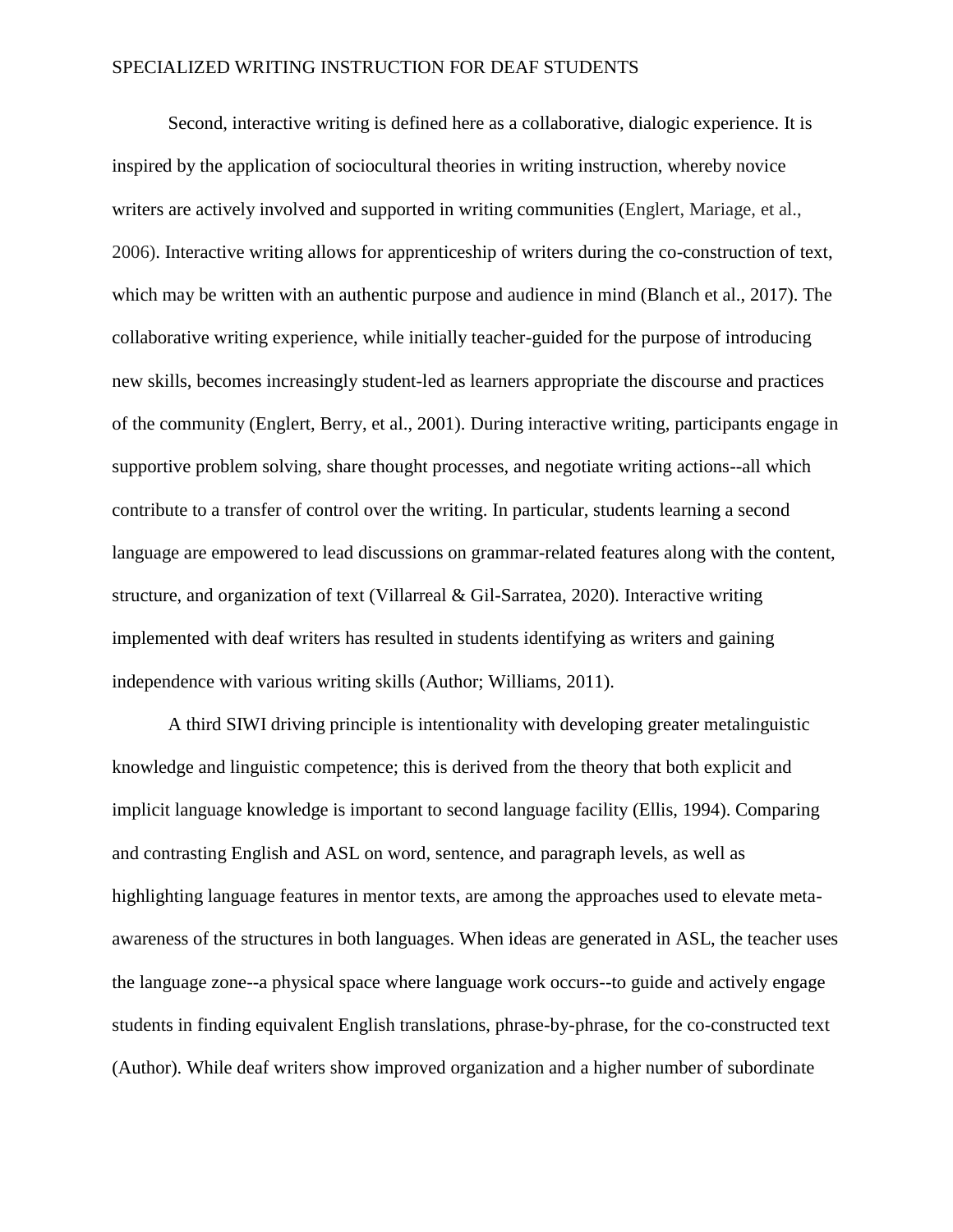clauses when translating from sign language, they do not show significant improvements in grammar absent of metalinguistic instruction (Koutsoubou et al., 2007). Heightening students' awareness of ASL, English, and ASL-English equivalencies leads to significant gains in both languages (Author) and a motivation toward English literacy (Gough, 2014).

Additionally, teachers implicitly promote ASL and English linguistic competence through the interactive, collaborative environment--by engaging students in dialogue through questioning, providing language models that are contingently responsive to student contributions, and expanding students' expressive language before writing. The teacher will also frequently prompt students to reread their revised ideas in English text, which promotes familiarity with new language forms (Skerrit, 2017). In these ways, SIWI has been effectively implemented in Listening and Spoken Language (LSL) environments or with children who do not use ASL to promote further acquisition and development of English (Author). For children with significant language delays, the teacher enacts approaches in the language zone designed to repair communication breakdowns, increase clarity and complexity of expressive language, and connect expressions to written English. This focus on metalinguistic knowledge and linguistic competence is what makes SIWI specialized for the deaf population. [For more information, see Enactment of SIWI Principles in the online supplemental materials.]

Prior research indicates SIWI has potential to positively impact the writing of deaf students. A quasi-experimental study conducted with 33 middle school students (16 in treatment, 17 in comparison, matched) lasting 8 weeks with a focus on information report writing led to statistically significant differences in writing traits of the taught (information report) and untaught genres (narrative), contextual language variables from the TOWL-3, and length of text (Author). Student participants included emerging writers exhibiting significant language delays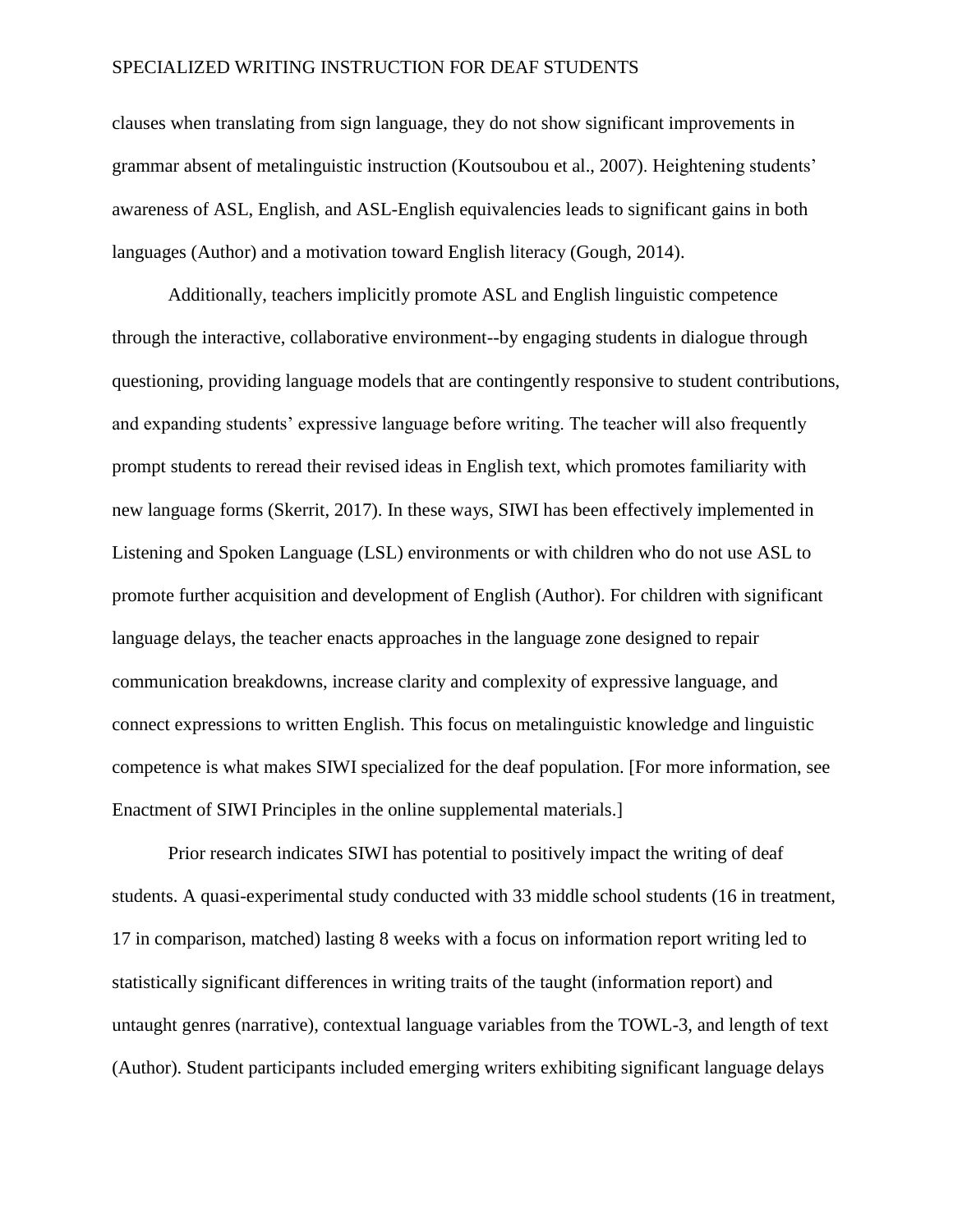to proficient bilinguals, who were separated into three classes for instruction based on literacy levels. Students in each class demonstrated gains, and effect sizes were high (1.27-2.65). Instruction was provided by an experienced teacher with high fidelity in providing responsive language instruction during guided writing. A second quasi-experiment study (Author) was conducted with 3rd-5th grade deaf students (41 in treatment, 22 in comparison); a total of 36 hours (18 weeks) of SIWI were provided for two genres (personal narrative and persuasive). Teachers were not as experienced with SIWI as in the previous study, with instructional fidelity averaging 75%. Even so, there were significant differences on primary traits across both genres, and on clarity and complexity language variables (e.g., length of t-units, complete sentences, grammar accuracy) in personal narrative writing (effect sizes 0.46-2.01). Language variables for persuasive writing were not statistically significant but did show treatment effect (0.38-1.06).

Two single-case design studies further understanding of the impact of SIWI on elementary students' writing and language outcomes. Participants varied by hearing level (mild to profound) and language use. Instructional fidelity in both studies ranged from 54-76%. The first included five multiple-probe case studies across genre traits (Author). Visual analysis showed an immediate effect of SIWI on information report and persuasive writing outcomes; lengthier exposure to personal narratives was needed to positively impact outcomes, likely due to it being the first genre taught. A second study using a multiple-baseline probe design across language skills investigated the impact of SIWI on elementary students'  $(n=6)$  use of written grammar and conventions (Author). In this study, there were gains in mean level of performance across word- and sentence-level language skills (e.g., sentence length and completeness, verb tense and variance, capitalization and punctuation); however, language objective areas were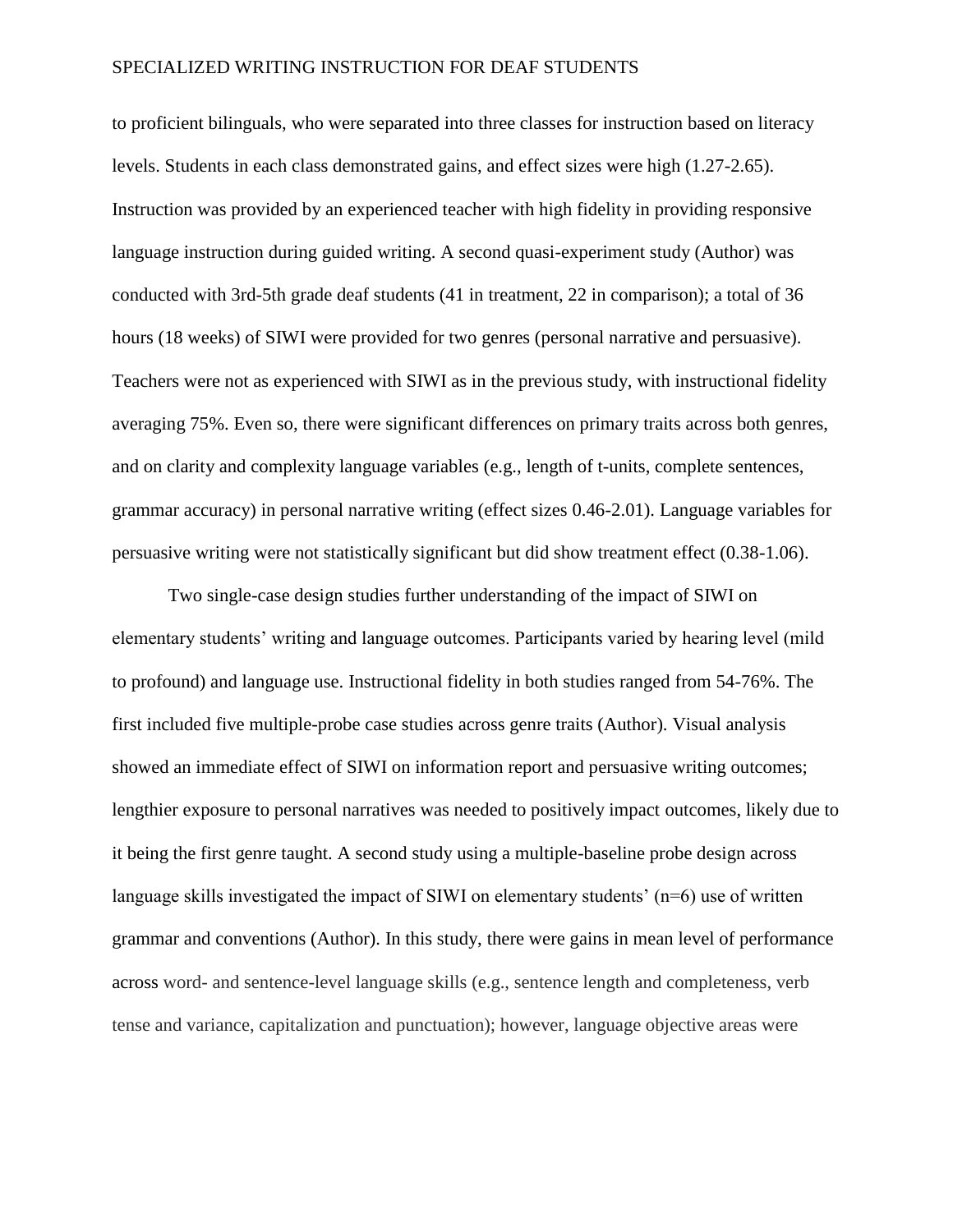selected by the teachers, who indicated not having proper tools to identify syntactic and grammar needs, nor monitor improvement.

#### **The Current Study**

This study is part of a larger project funded by the Institute of Education Sciences. The first two years of the project involved developing SIWI approaches and materials--previously implemented with deaf middle school students (Author)--to match the needs of deaf elementary students in grades 3-5. The study presented here is the third year of the project--an experimental study with deaf students in grades 3-5. Students in SIWI and Business As Usual (BAU) groups were compared across three 9-week periods of genre-specific instruction in recount (i.e., the retelling of an experience), information report, and persuasive writing e SIWI has on writing traits, language clarity, language complexity, and motivation.

This study represents the first RCT of SIWI. It extends previous work in three important ways. First, unique to this study is the inclusion of maintenance samples collected 9 weeks after genre-specific instruction was discontinued. We hypothesize that writing skills will be maintained over time due to mechanisms that support wide application of writing skills across genres such as writing process strategies, and because of explicit conversations teachers have with students about genre similarities and differences. Secondly, prior studies have not examined students' performance on standardized measures of writing. The Woodcock Johnson III (WJ III) measure of broad written language was collected from student participants at the beginning and end of the year to assess the impact of SIWI compared to BAU. Our prediction is that students receiving SIWI instruction make significantly greater gains in genre-specific writing and language, and that these gains extend to the WJ III broad written language standardized assessment. Lastly, there have not been any previous attempts at quantifying and analyzing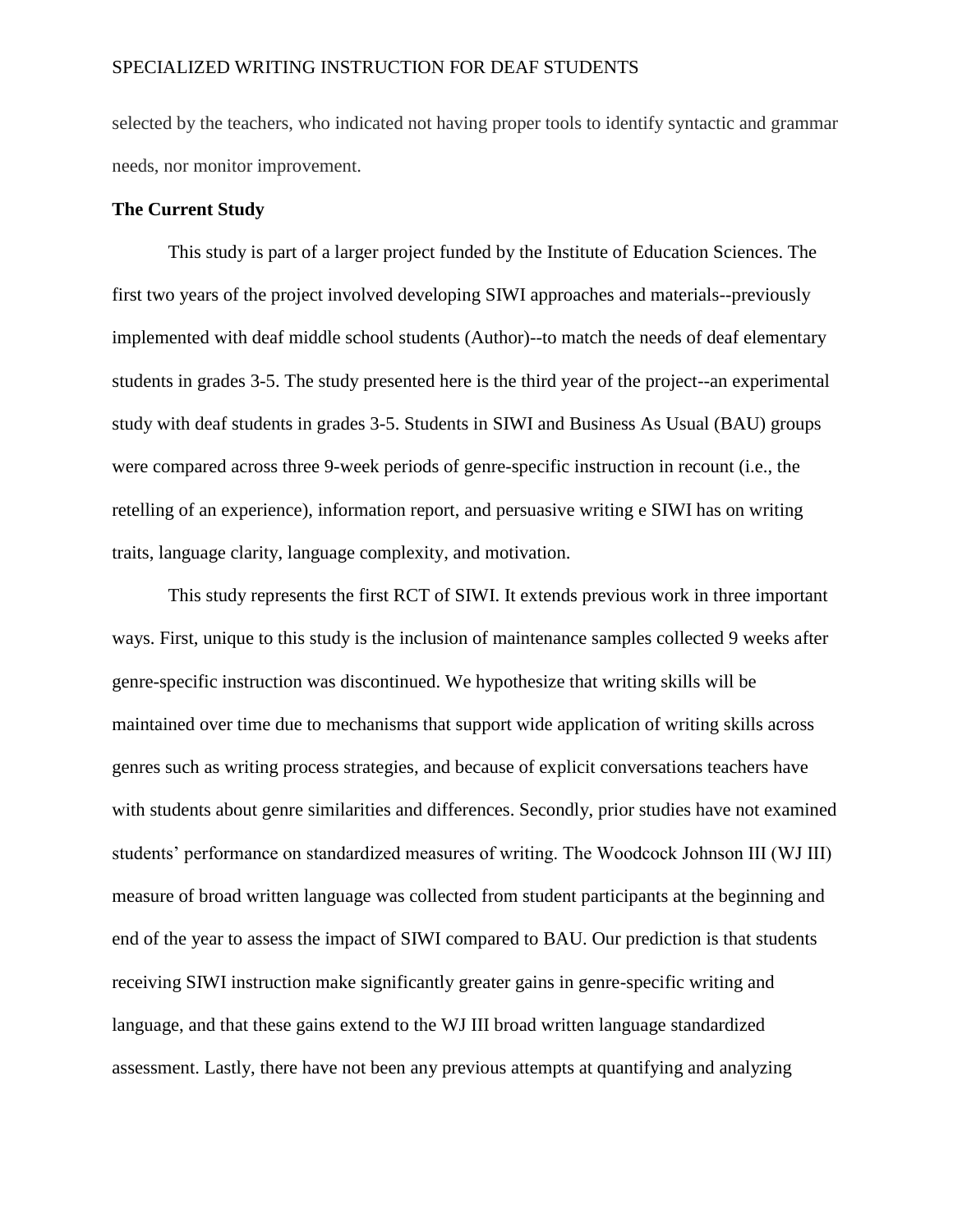motivation. In a prior qualitative study (Author), 20 middle school deaf students receiving SIWI showed greater interest in engaging in writing over one year. To examine motivation, we collect survey data at the beginning and end of the academic year. We do not make a prediction, as little is known in this area. We ask the extent to which SIWI leads to:

- 1. Improved outcomes in genre-specific **writing,** and **clarity and complexity of language**?
- 2. **Maintenance** of writing 9 weeks after the removal of SIWI instruction in the genre?
- 3. Improved outcomes on **WJ III Broad Written Language** (a norm-referenced measure)?
- 4. Increased **writing motivation** in each genre?

#### **Method**

This RCT took place during one school year. Fifteen teachers and their 79 students were recruited through a nationwide call for participants. The inclusion criteria for teachers required them to: (1) agree to the randomization process, (2) sign a contamination agreement to not share SIWI information or materials with others, (3) provide a minimum of two hours of writing instruction a week to deaf students in grades 3-5. Upon approval of the study by the Institutional Review Board, teacher consent forms were collected, and then teachers were randomly assigned to comparison and experimental groups through computer generated randomization.

Comparison group (or BAU) teachers proceeded with their regular instruction, while experimental group teachers implemented SIWI. Both groups taught writing for approximately two-hours a week. Standardized writing assessments and writing motivation scales were collected at the beginning and the end of the academic year, and pre, post, and maintenance writing samples were collected across three, nine-week periods of genre instruction. Samples were analyzed for writing traits, language clarity, and language complexity. The effects of treatment were analyzed using the statistical design of two-wave and three-wave models.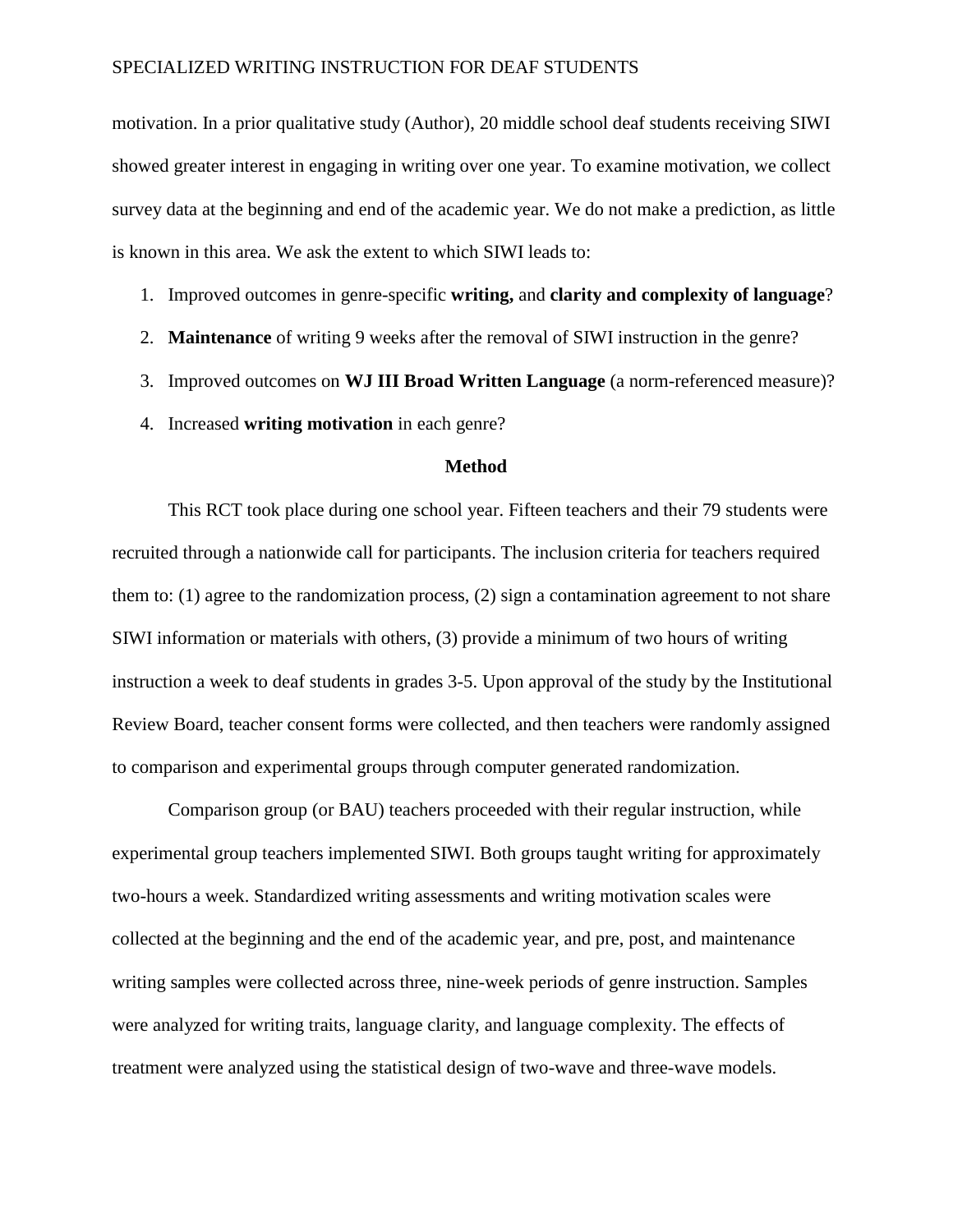### **School and Teacher Participants**

Teachers from schools and programs using various communication approaches to educating DHH children in the United States (U.S.) were recruited to participate in the study. Teacher participants were from eleven educational settings across the U.S.--four public schools with self-contained classes or pull-out, and seven schools for the deaf. The experimental group consisted of ASL/English Bilingual classrooms (4 teachers, 29 students), Total Communication (TC) classrooms (3 teachers, 12 students) and one Listening and Spoken Language classroom (1 teacher, 2 students). The BAU group consisted of ASL/English Bilingual classrooms (4 teachers, 18 students), classrooms transitioning from TC to ASL/English Bilingual (2 teachers, 14 students) and one TC classroom (1 teacher, 4 students). Teachers reported the communication approach used by their school or program; this information was verified by either an administrator or the school's website.

Teachers were randomly assigned to conditions--eight to the SIWI group (all white female), and seven to the BAU group (six white females and one white male). All teachers continued participation to the end of the study, and there were none who joined late. Two teachers in each group identified as deaf or hard of hearing, with one using a cochlear implant in the experimental group and one using a hearing aid in the comparison group. Teachers in the experimental group had a higher level of educational attainment--four with Master's degrees compared to two in the BAU group. An independent T-Test was applied to years of teaching (SIWI M=14.75, SD=12.84; BAU M=8.07, SD 5.84), which was not statistically significantly different by group,  $t(13) = 1.26$ ,  $p = 0.23$ . When asked to rate their preparation to teach writing coming into the current project, two teachers in each group said they had *exceptional* preparation. Four SIWI teachers and five BAU teachers rated their preparation as adequate, and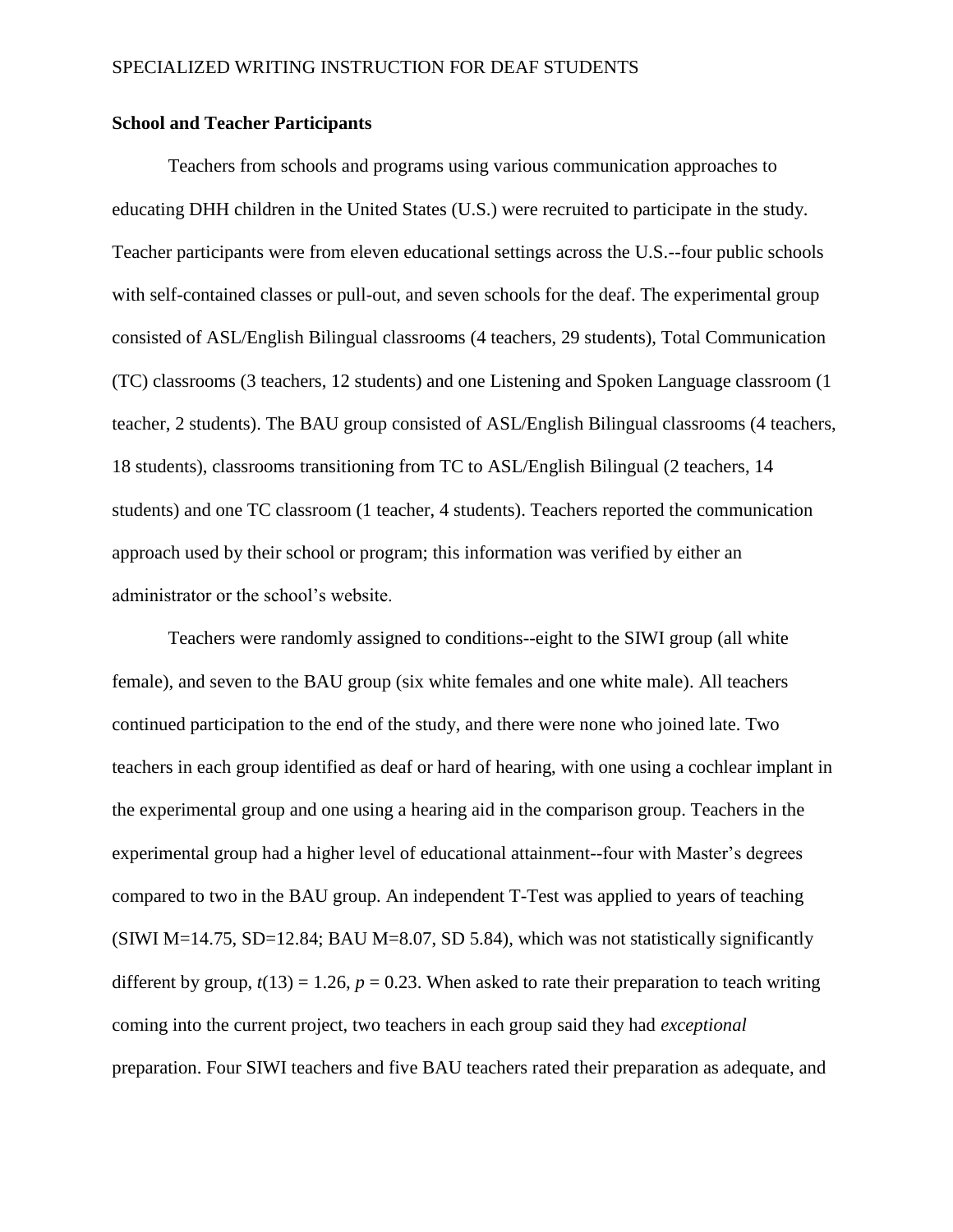two SIWI teachers said they received minimal preparation. The majority of teachers said they liked to write themselves (7 SIWI, 5 BAU), one BAU teacher said they didn't like nor dislike writing, and one teacher in each group said they didn't like writing. Teachers provided ratings of their comfort levels communicating in ASL and written English, on a scale of 1 to 5, where 1 is *not comfortable at all* and 5 is *fully comfortable*. Two-tailed independent T-Tests were conducted to compare the groups' ASL comfort (SIWI M=4.25, SD=0.89; BAU M=4.57, SD=0.79) and written English comfort (SIWI M=5, SD=0; BAU M=4.86, SD=0.38), and it was determined they are comparable, ASL  $t(13) = -0.74$ ,  $p = 0.47$  and English  $t(13) = 1.08$ ,  $p = 0.3$ .

#### **Student Participants**

There were 43, 3rd-5th grade students in the experimental group, and 36 students in the comparison group. Baseline demographic data on gender, race, hearing levels, language use, and amplification are provided in Table 1. In addition to indicating students' expressive/receptive language (sign or spoken language), teachers were asked to rate their students' fluency in that language for their age, from 1 to 5 (1=can fluently express most anything; 5=difficulty expressing most things fluently). Teachers reported 22 students in the experimental group and 10 students in the BAU group could express most anything in the expressive/receptive language, while the majority of students presented mild to significant language delays. An independent T-Test was run to compare language fluency by group (SIWI M=1.71, SD=1.03; BAU M=2.11, SD=0.99), which was not statistically significantly different,  $t(74) = -1.75$ ,  $p = 0.085$ .

#### **Procedures**

#### *SIWI Instruction*

During the school year, SIWI teachers spent approximately nine weeks at two hours per week on instruction in each genre of writing--recount, informative, and persuasive. Teachers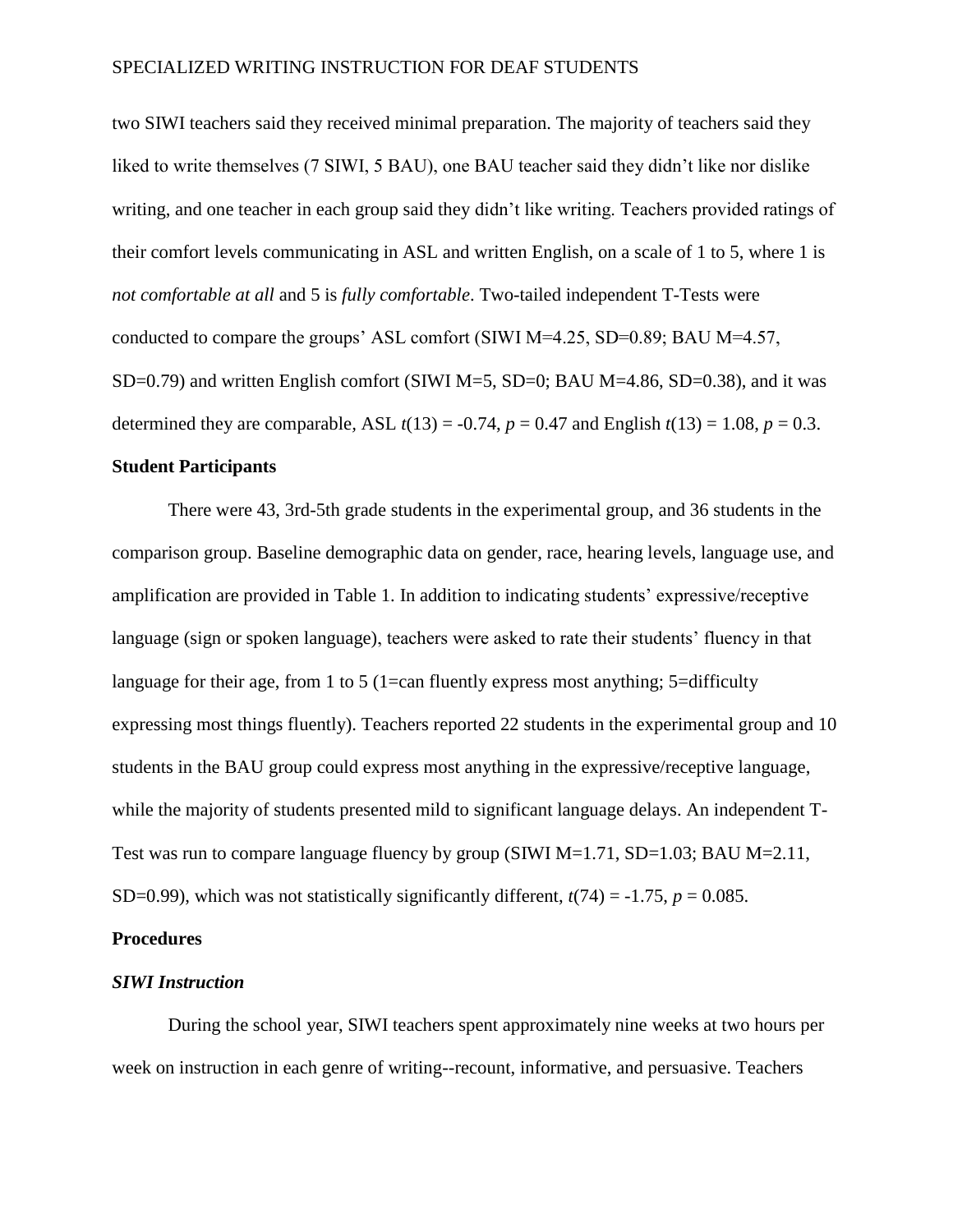implemented the following aspects: (a) guided, interactive writing with students, (b) writing with authentic purposes and audiences, (c) strategic instruction of writing process, skills, and genrespecific features, and (d) language zone techniques. Every guided co-construction was accompanied with time for shared or independent writing, either as breakouts from guided writing, or as separate constructions. Instruction for transcription skills was not a component of the program. Writing instruction was video recorded and uploaded to a database for review.

**SIWI Professional Development (PD).** The SIWI PD program is intensive and sustained (Darling-Hammond & Richardson, 2009). It is designed to deepen teachers' content and pedagogical knowledge through applied practice and contextualized feedback. Teachers in this study began implementing after a week-long summer workshop that introduced SIWI principles and provided opportunities for small-group simulated practice. During the academic year, teachers received eight online consultations, two site visits, and attended a two-day fall workshop focused on analyzing their students' writing samples to set appropriate objectives, and transitioning instruction from recount to information report writing.

SIWI teachers typically average 75% implementation fidelity in their first year, and achieve high fidelity after three years of PD and implementation (Author). For this study whereby teachers were randomly assigned, we compare the impact of first year SIWI teachers to BAU teachers. Even though typically lower the first year, prior studies have demonstrated teachers' implementation at this level significantly impacts student outcomes (Author).

**Instructional Fidelity.** Integrating SIWI in the classroom requires teachers to learn and implement new tools and approaches to literacy instruction. SIWI can be applied in diverse contexts guided by students' language and writing objectives, yet its driving principles create a uniform approach for instructional planning and delivery. The SIWI instructional fidelity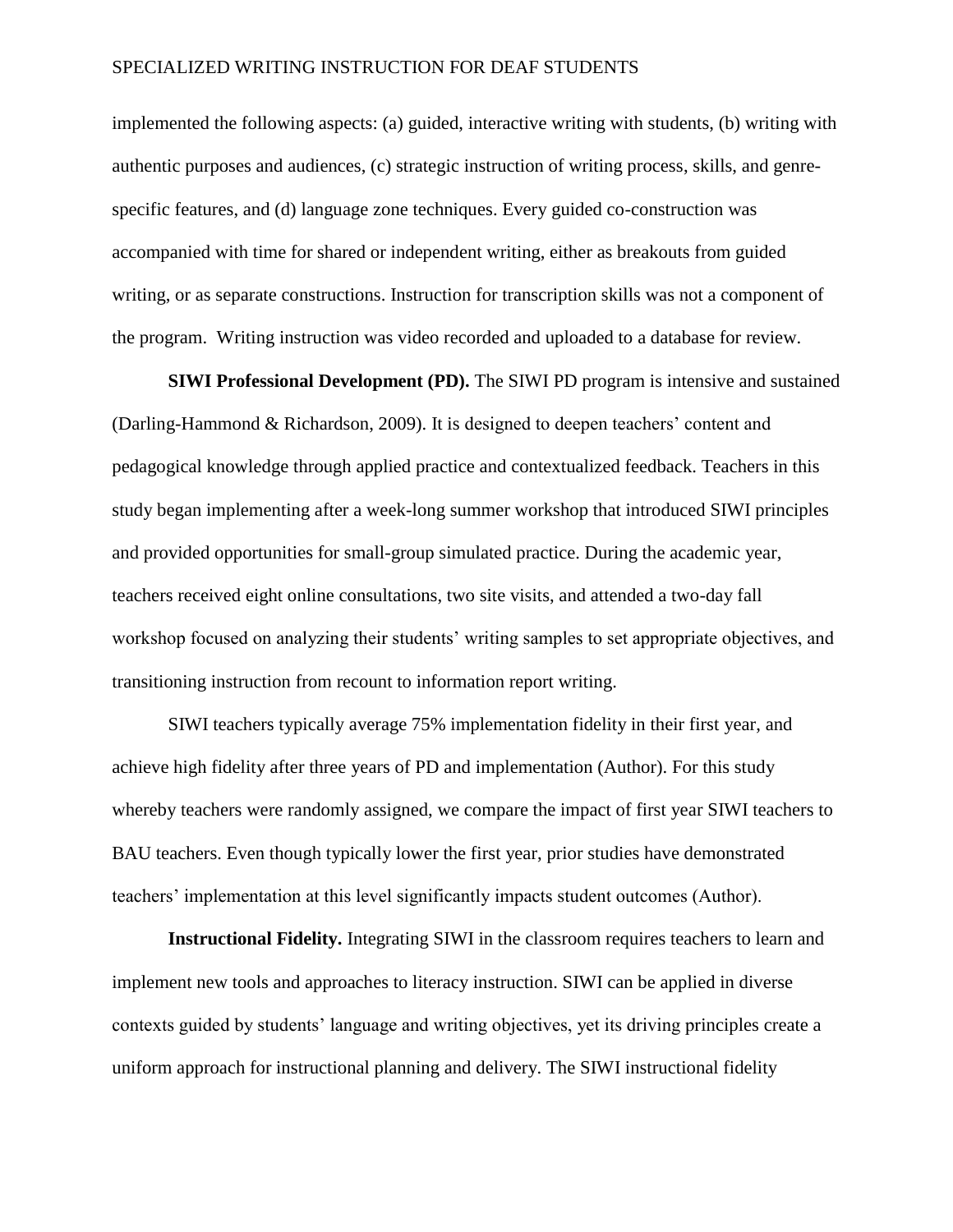instrument has 53 items grouped by three main principles: strategic instruction, interactive instruction, and metalinguistic/linguistic (see the full instrument in Author); items are rated 0 (not implemented), 0.5 (partially implemented), and 1 (fully implemented). Fidelity items reflect teacher behaviors during instruction such as *explicitly discussing text structure associated with the genre of writing* (strategic), *inviting students to take active roles in constructing text*  (interactive), correspondence between written text and expressive language is made explicit during rereading (metalinguistic), and *getting to a point of shared understanding using drawing, pictures, role play, etc. in the language zone* (linguistic).

The amount of fidelity items implemented and scored in the metalinguistic/linguistic section are dependent on the language used in the classroom and by the student. All teachers apply five items that guide them to include text that is a close approximation of English and reflect the students' language, encourage students to reread their writing, and make connections between text and the students' expressive language (i.e., ASL or spoken English) while also providing explicit English language instruction. If students use ASL, three additional items are included that support connections within and between ASL and English, such as comparing and contrasting grammatical features. Finally, five additional items specifically address students with significant language delays who are learning to convey and understand ideas.

Two research team members rated the teachers' instructional fidelity on three videotaped writing units throughout the year (recount, information report, and persuasive). The raters' scores and the unit scores were averaged. Each unit began with establishing an audience and purpose, took students through the writing process, and concluded with a final publication. Instructional fidelity for the eight SIWI teachers ranged from 53%-88%, with an average of 72%, and similar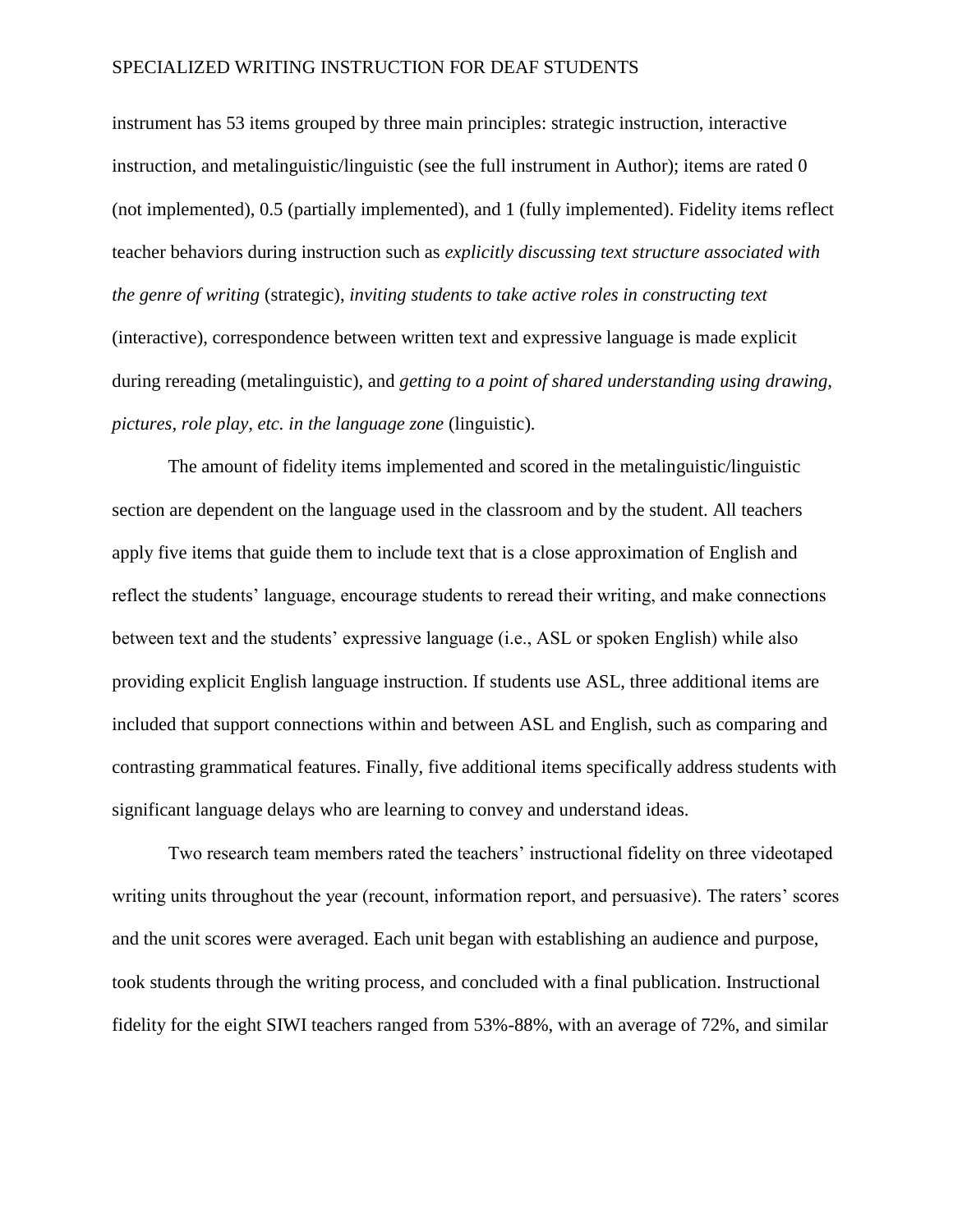levels of performance across the three main principles. The level of fidelity attained in this study compares with prior research involving first year SIWI teachers (Author).

#### *BAU Instruction*

Teachers in the BAU group continued with their typical writing instruction at a minimum of two hours a week. All reported providing instruction in the evaluated genres--recount, informative, and persuasive writing. To describe instructional similarities and differences between groups, BAU teachers were asked to respond to a survey indicating their instructional practices. The survey contained a combination of SIWI practices (e.g., I teach grammar as needed while students are engaged in writing) and non-SIWI practices (e.g., I teach grammar using a curriculum). When teachers indicated practices aligning with SIWI, a member of the research team conducted a follow up interview using open questions (e.g., You indicated that your students write one draft, revising as they go. Could you tell us more about that?). Teachers' responses allowed us to document areas of overlap as well as distinct differences in instruction.

The biggest difference between groups was not what teachers taught, but how. SIWI teachers utilized an apprenticeship approach where new skills were practiced and applied to authentic writing through units of guided, interactive writing. The teacher continually assessed students' needs and current levels of performance during purposeful writing acts. They provided sufficient support with objective areas and gradually released control to the students as they evidenced greater independence. While there were some similarities in what BAU and SIWI teachers taught such as pre-writing activities, grammar, and ASL-English language contrasting, BAU teachers largely approached these as mini lessons or decontextualized practice, rather than applying skills during guided and authentic writing. Three other major differences were identified. The BAU group (a) did not write for authentic purposes and audiences, (b) did not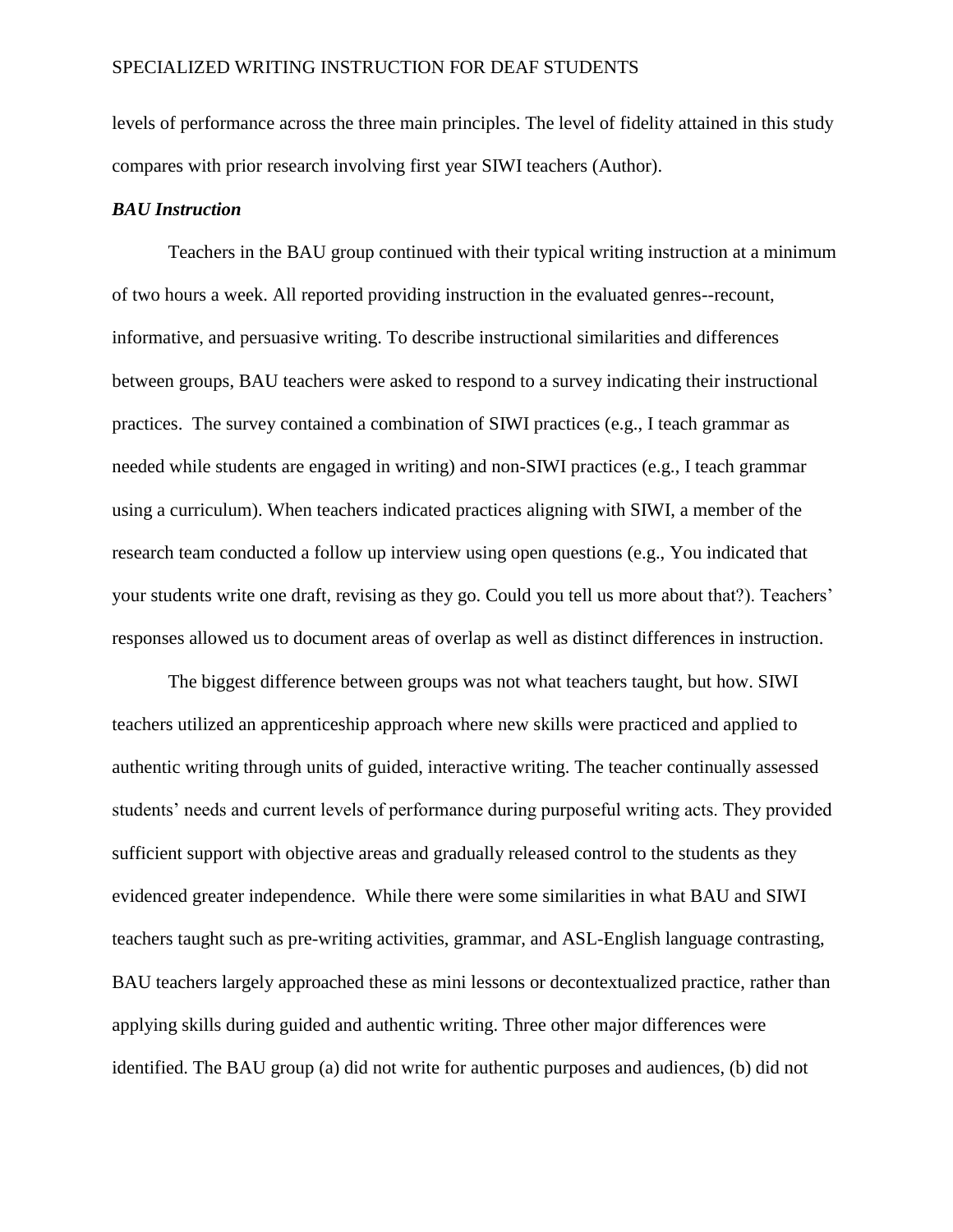apply approaches that promote greater ASL and English linguistic competence, and (c) were more likely to edit their students' writing and then require a next draft, rather than apprenticing students in recursive writing practices such as rereading and revising as you go. After their year of participation concluded, BAU teachers attended the summer SIWI PD and received materials.

#### **Measures**

#### *Pre and Post Academic Year Measures*

Students in experimental and BAU groups received the Spelling, Writing Fluency, and Writing Sample subtests of the Woodcock Johnson III Tests of Achievement (WJ III), which were used to derive the Broad Written Language standard score at the beginning and the end of the school year. The Broad Written Language reports a test/retest reliability of 0.94 (Schrank et al., 2001). Persons local to each school such as administrators or retired teachers were trained and monitored by the research team to collect assessments. Research team members, blinded from test date and name, tallied spelling subtest results, and scored the fluency and writing sample subtests following the WJ III scoring guidelines.

Students also took the Situated Writing Activity and Motivation Scale (SWAMS; Author) for each genre at the beginning and the end of the year to measure writing motivation. The aggregate internal consistency reliability of the SWAMS is reported at 0.88. Each of the three surveys (i.e., recount, information report and persuasive writing) contained 15 questions related to self-efficacy and task interest sub-constructs. To contextualize the questions within writing activity, each of the surveys began with a scenario that involved writing in the genre. Questions were measured along a likert scale from 0-totally disagree to 6-totally agree. Examples of questions include: *I would be able to come up with great ideas and include lots of details for this article* (self-efficacy) and *I think this writing assignment is boring* (task interest). The survey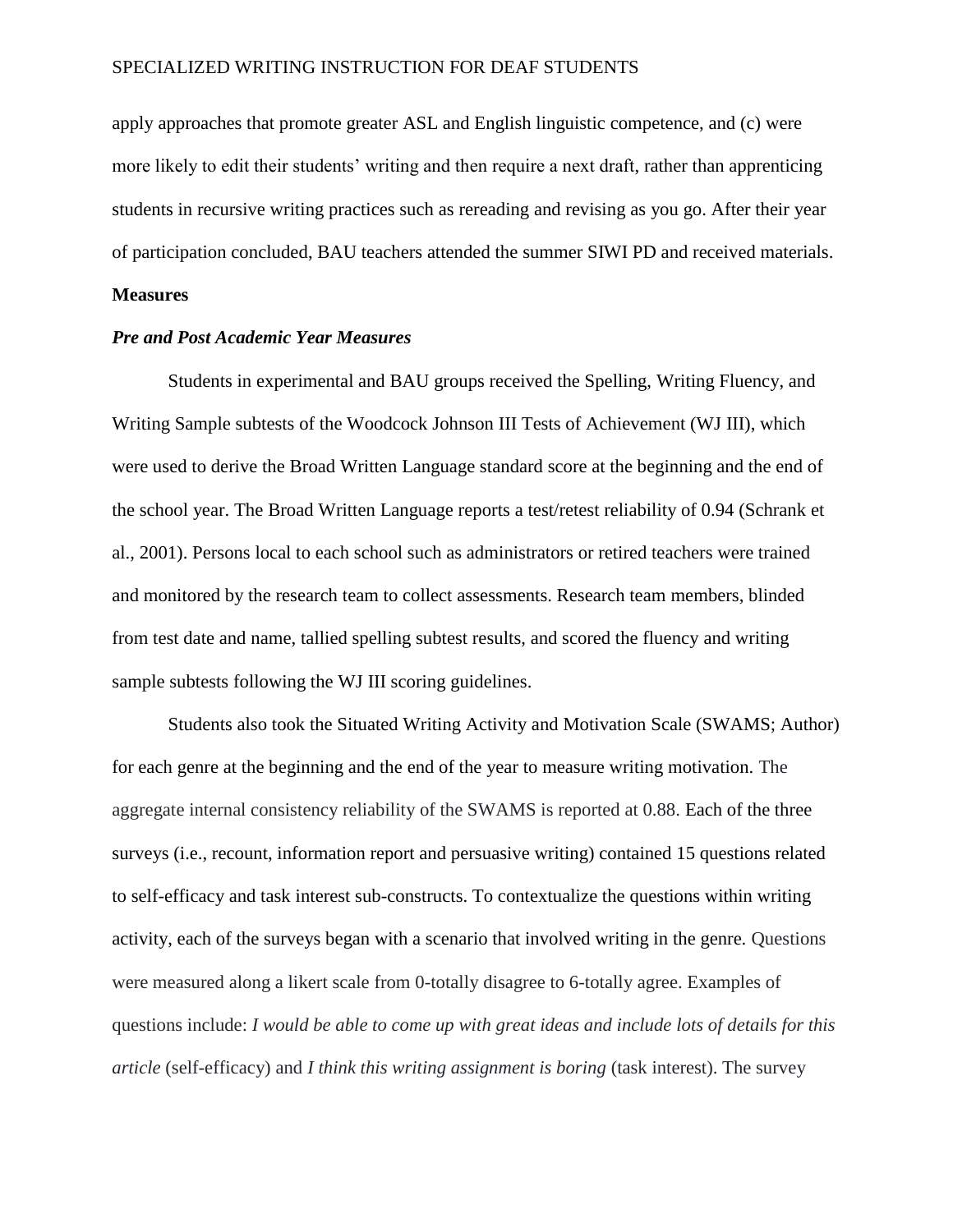questions were presented to students in written English. Students were also given access to questions in ASL (via video) and/or spoken English (via voice recording). Test administrators noted students who did not understand the motivation survey or appeared to be circling responses without reading or watching the question, and these surveys were excluded. Approximately 52- 56 surveys were retained for the analyses.

#### *Pre, Post, and Maintenance Writing Samples*

Writing samples were collected from all students prior to and following 9 weeks or 18 hours of genre instruction (pre and post), and once again 9 weeks after instruction in the genre concluded (maintenance). See Table 2. The recount prompt asked students to share a personal experience. There were three counterbalanced information report prompts, which asked students to describe an animal or insect, a game or activity, or a familiar teacher. There were also three persuasive prompts (counterbalanced) in which students argued for or against a pool or trampoline, an ipad or a laptop, or owning a pet. The teachers did not assist students in writing or revising. Students completed the writing in 15-20 minutes, and were given more time as needed.

**Scoring.** All writing samples were typed and de-identified before scoring was completed by research team members and trained graduate assistants. The samples were scored for writing traits at pre, post, and maintenance timepoints using elements of the NAEP 2011 rubrics that address organization and genre-specific traits (National Assessment Governing Board, 2010). The writing score reflects three primary traits--organization and two genre-specific features. In recount writing, for example, writing was scored for (a) organization, and the level at which students (b) oriented the reader to their experience and (c) provided a series of events and sensory details. Writing traits were given a score of 1 to 6, where 1 demonstrates little to no skill and 6 evidences effective skill, and then totaled (0-18). Twenty percent were scored by two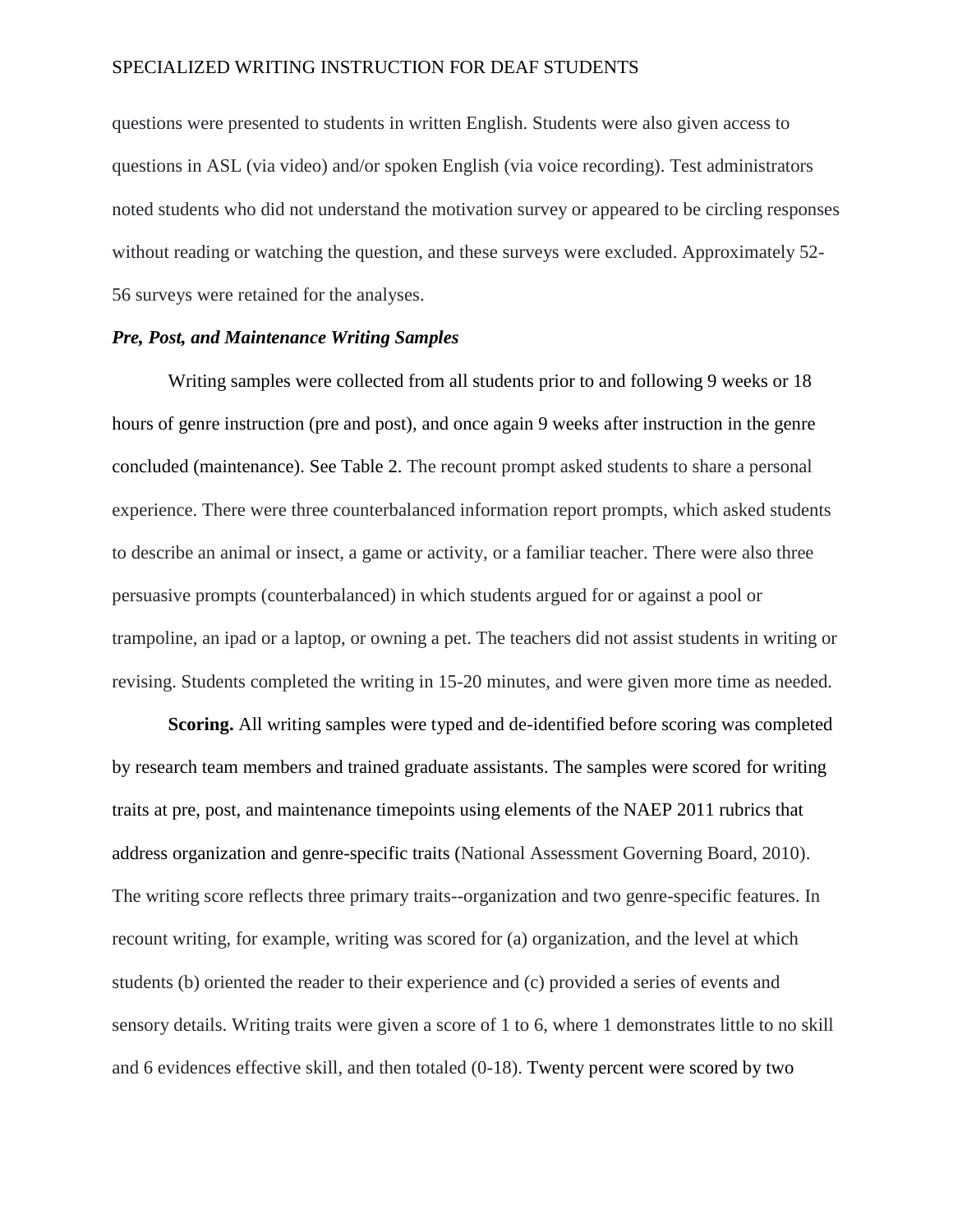raters. Intraclass correlations (ICC), measuring interrater reliability, were 0.97 for recount, 0.93 for information report, and 0.96 for persuasive writing.

Writing samples were also scored for language features at pre and post timepoints using the Structural Analysis of Written Language (SAWL; White, 2007). Since the SAWL was designed to track and quantify deaf writers' use of written language and can measure emergent expressions to fluent writing, it was used instead of elements on the NAEP rubric that address sentence structure and conventions. When evaluating text using the SAWL, the writing is first divided into t-units--independent clauses and related dependent clauses. Each t-unit is then evaluated as perfect (i.e., containing no language errors) or flawed (i.e., minor language errors; critical structures such as subjects, predicates, and prepositions were present). If a t-unit is not perfect or flawed, the scorer may evaluate three or more words together in a word string that are without error. Any remaining words that are not evaluated are discarded. The word efficiency ratio III (WER III), presented as a language clarity variable, is calculated by adding the number of words in perfect t-units, flawed t-units, and perfect word strings, and dividing the sum by the total words in the sample. Twenty percent of the samples were scored by two research members; the ICC for interrater reliability for WER III was 0.96. A second variable derived from the SAWL was the average number of words in perfect and flawed t-units (ICC=0.99), which was utilized as a language complexity variable.

#### **Data Analysis**

For developing basic estimates of treatment effects, there are two designs: two-wave and three-wave. The two-wave model is a pre-post regression, with students nested within teachers.

$$
Y_{st} = \text{Intercept}_{t} + \text{Pretest}_{s} + \text{SIWI}_{t} + \text{SIWI}_{t} * \text{Pretest}_{s} + e_{st}
$$
 [1]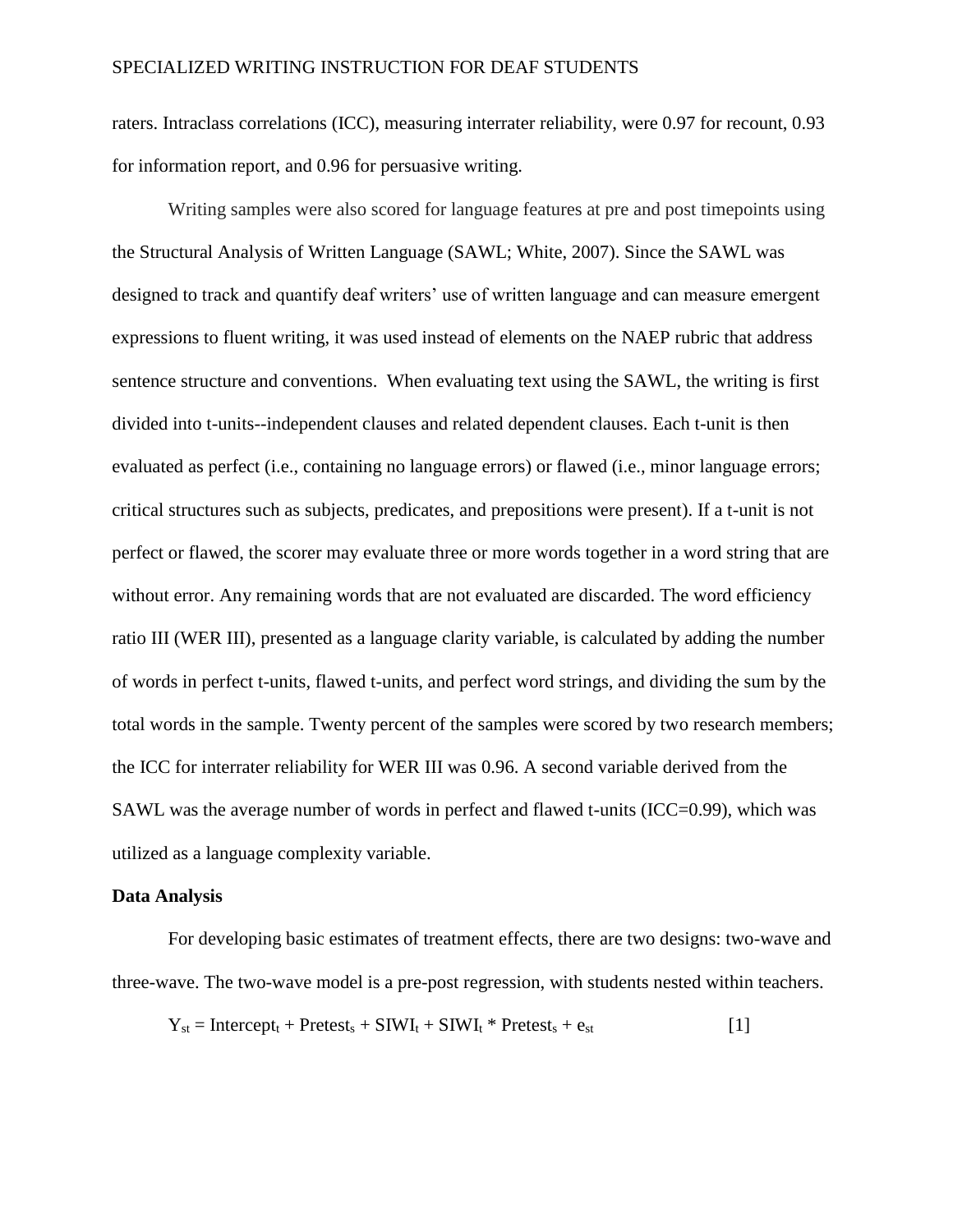where Intercept<sub>st</sub> represents the predicted score for the student on the outcome test (with random variation for teacher), Pretest, represents the effect of student pretest score (centered at the grand mean), SIWI<sub>t</sub> represents a dummy variable for treatment effect (1) versus control (zero), SIWI<sub>t</sub>  $*$ Pretest<sub>s</sub> represents an interaction of treatment with pretest, and e<sub>st</sub> represents random error. A random intercept for teachers was also estimated (not shown).

For the three wave design (applied to recount and information report writing analyses with maintenance probes), we fit an individual growth curve model of wave nested within student within teacher (3 levels: w, s, t, respectively). The general form of the model is:

$$
Y_{wst} = \text{Intercept}_{st} + \text{Time}_{wst} + \text{SIW12}_{t} + \text{SIW13}_{t} + e_{st}
$$
 [2]

where Intercept<sub>st</sub> represents initial performance for the student on the outcome test (with random variation for student and teacher), Timewst represents linear change between waves for students in the control group (with random variation in slope for students, but not for teachers),  $\text{SIWI2}_t$ represents an effect for students in a treatment classroom at time two, and  $\text{SIWI3}_t$  represents remaining effect for students in a treatment classroom at time three after treatment was withdrawn (maintenance effect).  $e_{st}$  represents random error. The model therefore is one of linear change over three time points, with a treatment "bump" at times two and three, to measure the displacement from the overall linear trend due to treatment. Models were estimated in SAS 9.4 PROC MIXED (Littell et al., 2006) using FIML, assuming data were missing at random.

#### **Results**

Table 3 and 4 present descriptive statistics for outcomes administered at two time points and three time points. Table 5 presents the results of the individual growth models for recount and information report writing. The two outcomes, arranged in columns and rows, represent three types of estimates. First, there are fixed effects estimates following Equation 2, with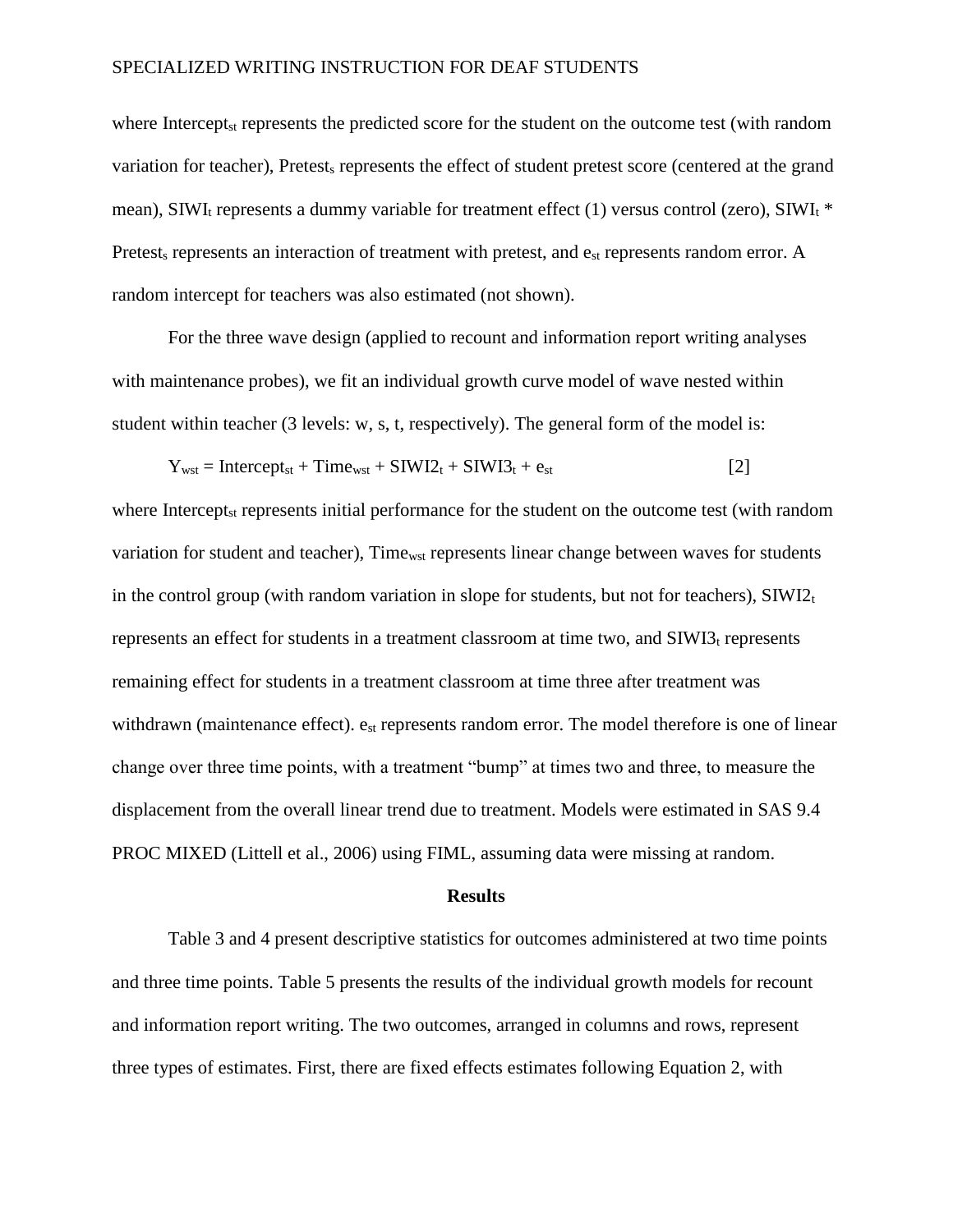intercept representing where students started the year and Linear representing the baseline amount of change expected per wave. Second, there are two random effects: the variance for nesting within teachers and error for students. Third, there is an effect size for the SIWI treatment effect, which represents the average number of model-based SDs that students in the treatment received over BAU (Hedges, 2007). In recount writing, linear change was not statistically different from zero (0.06 per wave), but it was significantly positive for information report (0.63 per wave). The effect sizes for SIWI at wave 2 were substantial for both outcomes (3.32 and 1.12 for Recount and Information, respectively). The effect sizes for SIWI at the maintenance wave was 3.12 for Recount and 0.62 for Information. These results suggest not only substantial treatment effects (wave 2) but also maintenance of those gains. The random effects suggest substantial differences in students' starting levels as well as in their rates of change.

Table 6 presents the genre results from the two-time point language and writing trait outcomes. Three language clarity outcomes (WER III by genre), three language complexity outcomes (words/T-unit by genre), and one writing outcome (persuasive) are presented. The results follow the same format as Table 5, with fixed effects representing the regression coefficients in Equation 1. Table 6 shows that pretest was in all cases a significant predictor of posttest. Only one treatment effect (WER III information report) was statistically significant, and no pretest by treatment effects were statistically significant. Pretest interactions were quite mixed with no clear pattern (-0.20 to 0.34). The variance components for teachers ranged from being not estimable to fairly large, reflecting the instability of a small sample. The effect sizes for all variables were substantial, ranging from 0.44 to 0.71.

Table 7 presents the pre-post academic year results, following the format of Table 6. The pretest was a significant predictor of posttest in all cases except persuasive motivation. The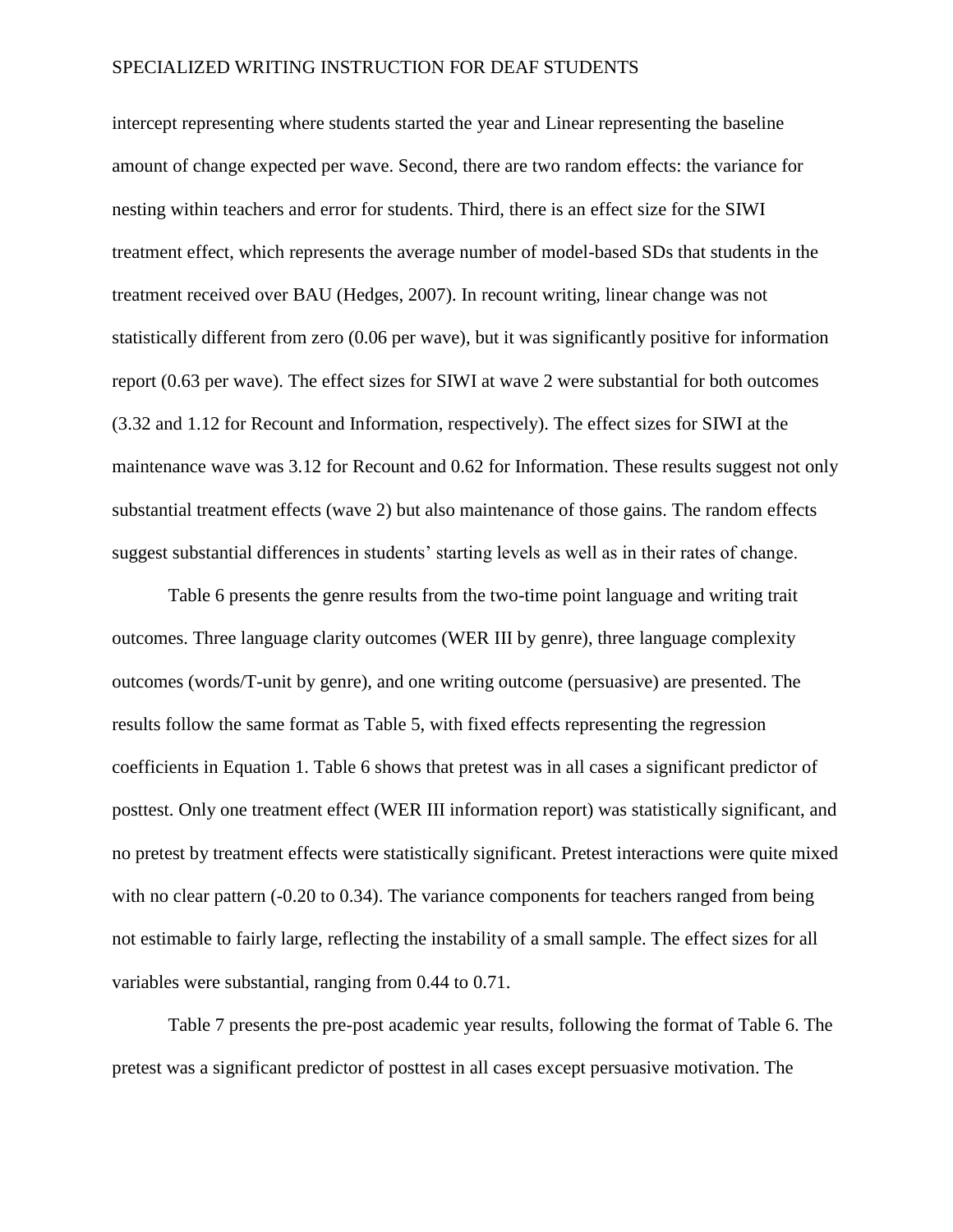treatment for WJ III Broad writing was statistically significant, with a substantial effect size of 1.88. The pretest by treatment effect was statistically significant for persuasive motivation (0.55); other interactions were not statistically significant (-0.16 to -0.45). Again, the variance components for teachers ranged from being not estimable to fairly large, reflecting the instability of a small sample. Motivation by genre was not statistically significant; although, these variables showed moderate effect sizes (0.33 to 0.54).

All models were fit with default handling, assuming data were missing at random. Pre to post attrition was negligible (averaged 1.2-3%), with the exception of the motivation survey for which there are significant limitations.

#### **Discussion**

This study is the first randomized controlled trial of Strategic and Interactive Writing Instruction (SIWI). Results indicate the treatment for three 9-week periods of genre-based instruction had a positive impact on upper elementary deaf students' genre-specific writing traits and written language. Students in the SIWI group made statistically significant gains in recount and information report writing compared to students in the BAU group. The treatment effect for information report writing (1.26) indicates twice the normal expected growth (0.63). Students' recount writing showed no growth on average without the intervention (0.06), and presented as 3 units higher at treatment (3.32). Effect sizes for both genres indicated substantial effects with treatment (1.12, 3.32) and also maintenance of those effects (0.62, 3.12). The persuasive genre, taught in the last nine weeks, was not statistically significant yet showed a moderately strong experimental effect (0.58). Written language clarity, as measured by the SAWL word efficiency ratio (WER III), showed statistically significant gains in information report writing, and moderate to large effect sizes in all three genres (0.45-0.71). Language complexity, measured as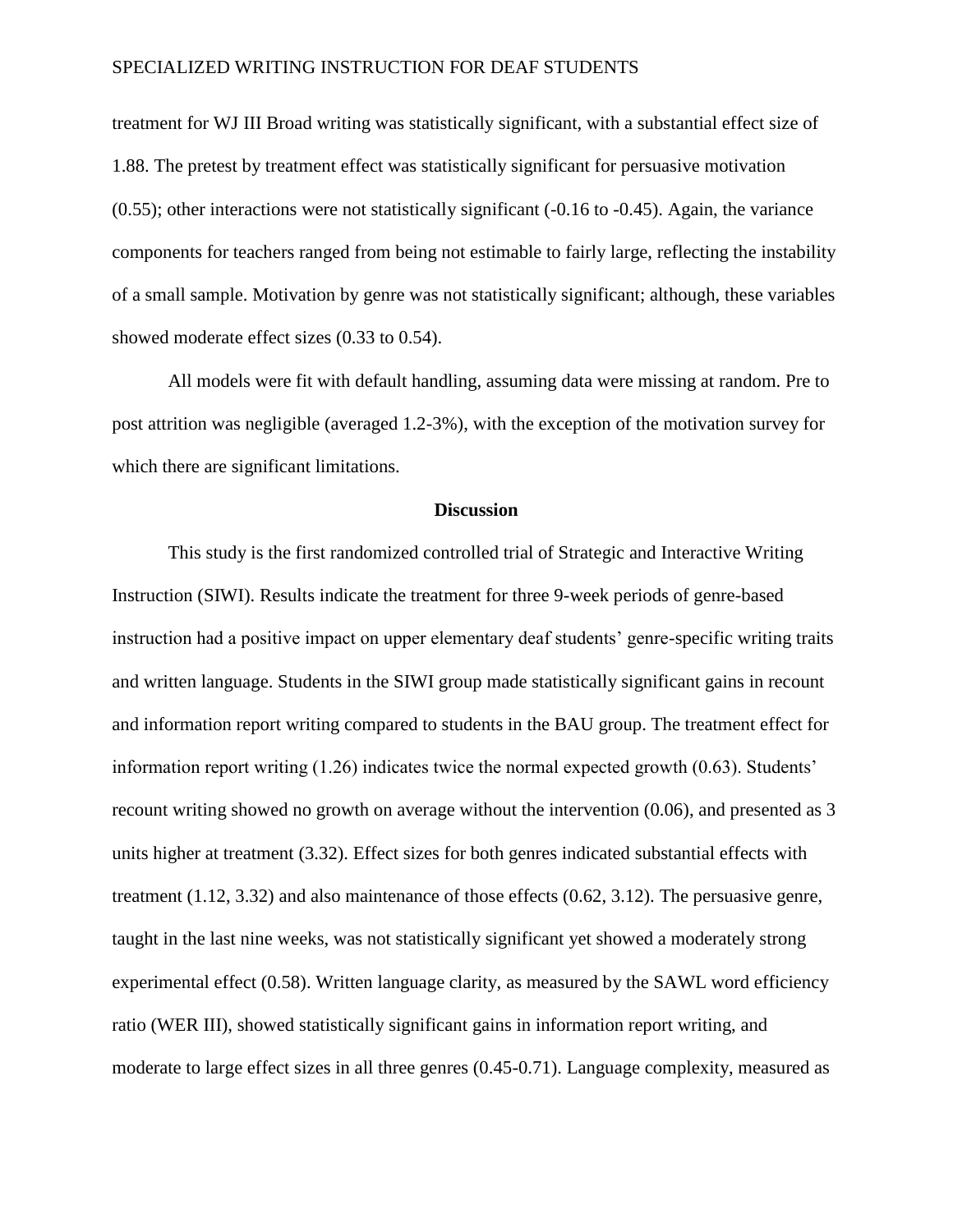words per T-unit, was not statistically significant; however, mean gains were observed in the SIWI group that were not evident in the BAU group. Whereas students in both groups were averaging 4 words per T-unit, the mean for SIWI students increased to 5 words per T-unit on post writing samples. Furthermore, writing and language gains observed on genre-based writing samples were also evident on the WJ III Broad Written Language collected at the beginning and end of the school year. Students in the SIWI group demonstrated statistically significant gains compared to BAU, with a large effect size of 1.88. Lastly, there were not statistically significant differences in genre-based motivation; however, effect sizes indicate the treatment had a small to moderate impact (0.33-0.54) on students' motivation.

Cognitive and sociocultural theories come together to guide strategic instruction that is practiced within supportive writing communities (De Smedt & Van Keer, 2014; Author). Grammar instruction as an example has moved from traditional decontextualized drills to dialogic communication about how language features can relay meaning with readers in mind (Myhill & Newman, 2016). This occurs while apprenticing students in the writing process, inviting them to take active roles in the construction, monitoring, and revision of text. Teachers of deaf students must additionally consider the diversity of their students' language experiences (Knoors, 2016; Lederberg et al., 2013). With the SIWI framework, teachers have a variety of pedagogical tools to advance language skills, such as the linking concepts through drawing, gesturing, fingerspelling, signing, and writing, and comparing and contrasting languages (Author). While previous research suggested SIWI had a positive impact on deaf students' discourse- (Author), word-, and sentence-level skills (Author), this RCT brings SIWI closer to an evidence-based approach, for which there are few for deaf students (Crowe & Guiberson, 2019).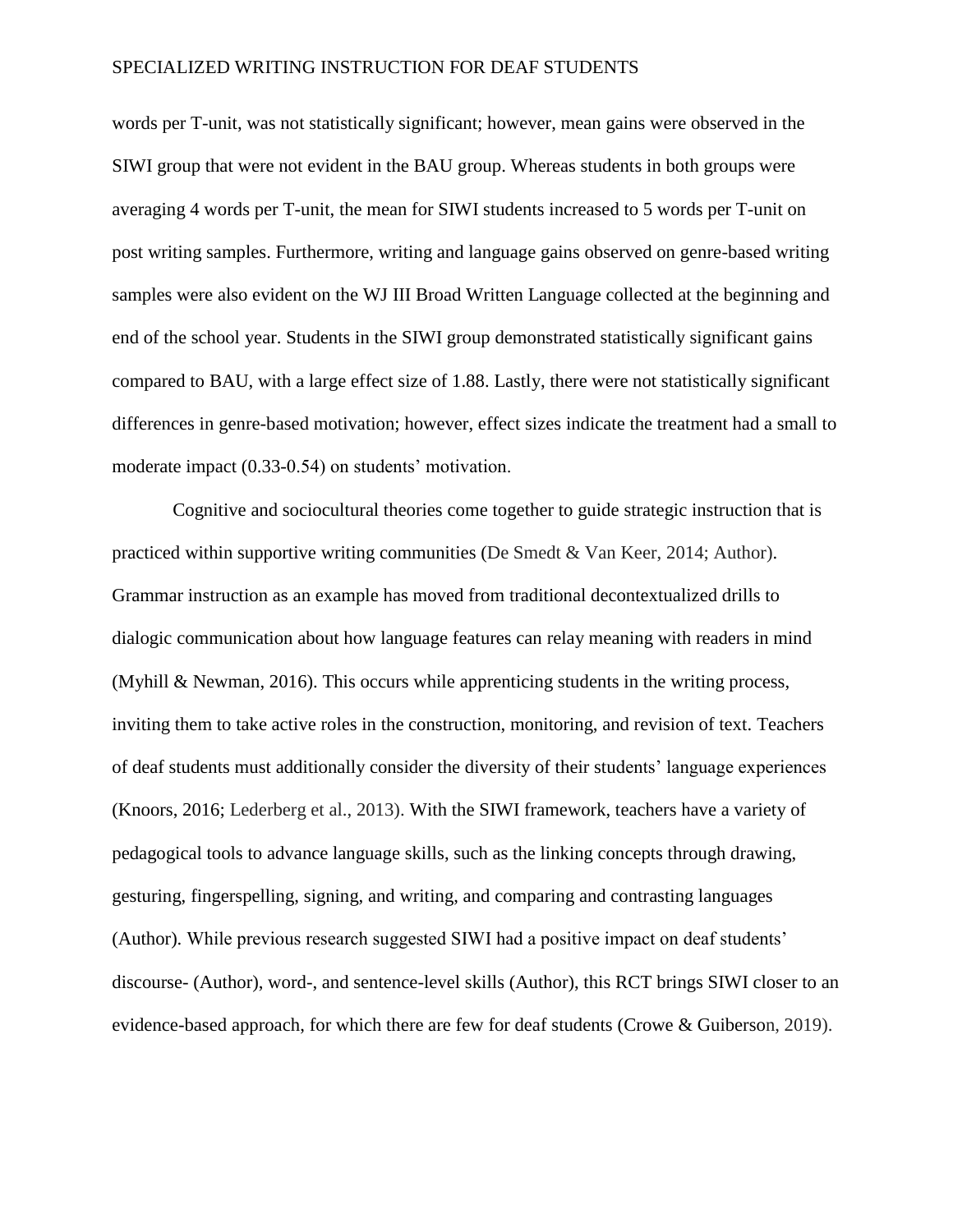In this study, students did not improve as much in persuasive writing traits compared to recount and information report writing. Persuasion or argumentation is considered the most challenging type of writing for hearing students, even at the secondary and post-secondary levels, due to its demands for higher levels of thinking (Nippold et al., 2005). To effectively persuade someone, critical thinking is needed to make a claim and support it with relevant reasons and examples. Research shows that as students become older, their sentence complexity along with their ability to consider opposing perspectives increases, impacting the use of persuasive elements used in writing (Nippold, 2014). Moreover, there is a relationship between students' persuasive skills in spoken language and their persuasive writing (Brimo & Hall-Mills, 2019). Deaf students' relative weakness in persuasive writing may be attributed to multiple factors raised in the literature on hearing student writers, while their experience with language access and deprivation also presents additional and different barriers.

Language deprivation occurs when a student did not have sufficient access to language during the early language acquisition period to achieve age-appropriate language milestones (Hall, 2017). A student who received late exposure to sign language, for example, may exhibit delays in expressive language, as well as considerable delays in written English. Since language deprivation may lead to lifelong effects on cognitive, linguistic, and executive functions (Hall et al., 2017), it poses neurological complications in developing higher levels of thinking required for persuasion. Research indicates deaf students learning sign language beyond the critical period struggle with analogical reasoning tasks (Henner et al., 2016) and Theory of Mind abilities (Schick et al., 2007). The majority of students in this study exhibited mild to severe language delays. This factor combined with the general difficulty of persuasive writing for all may explain why the outcome was not statistically significant.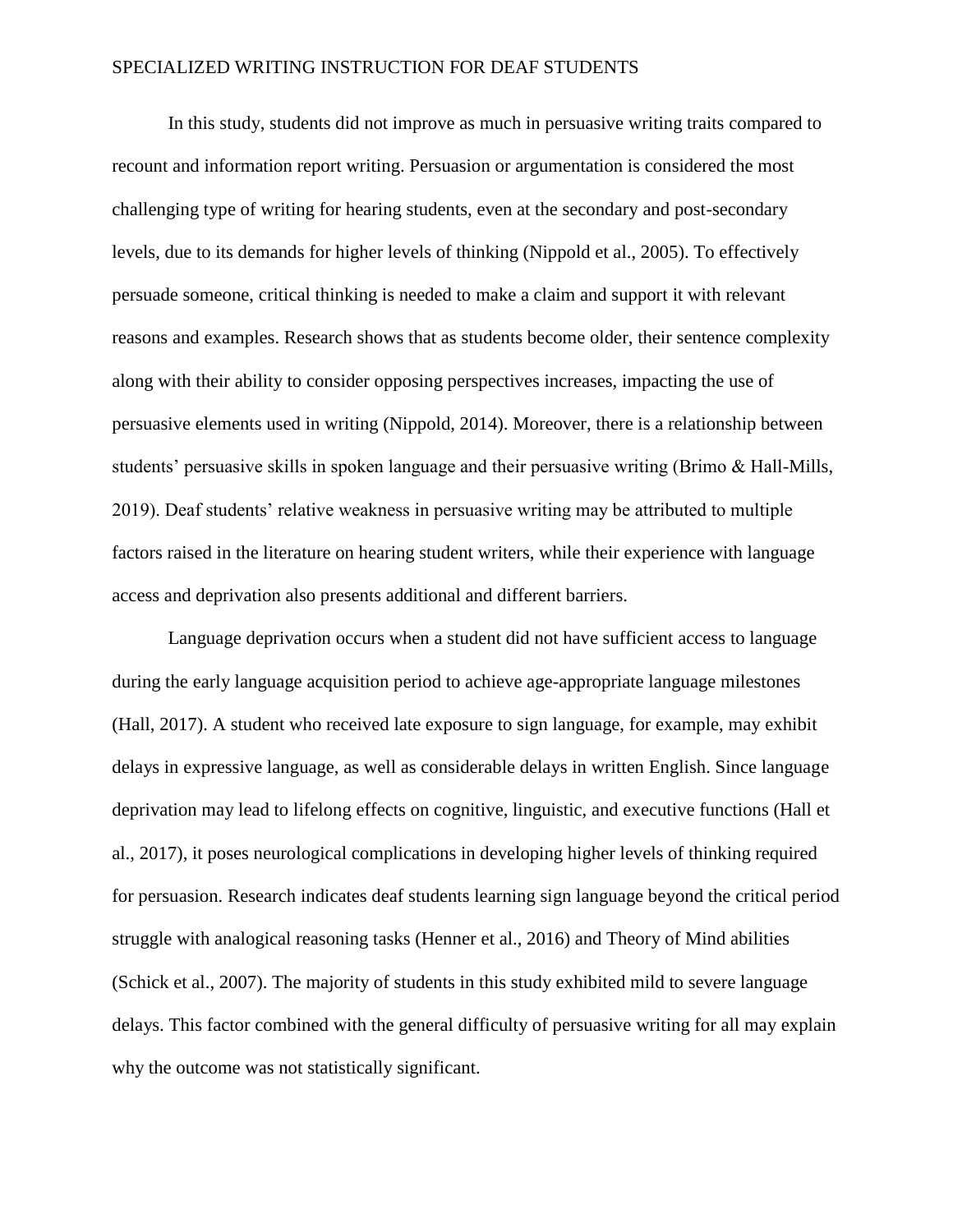Another potential explanation is the possibility of our writing prompt asking students to argue for pools, pets, trampolines, or laptops. Depending on the students' background, this task and the connected thinking and behaviors may be outside the realm of the students' experience. It may be that in some students' cultures or socio-economic backgrounds, making such arguments is inappropriate and insensitive. If this is the case, those students may find it very difficult to write about these ideas (Kroll & Reid, 1994).

It was an aim of the current study to document treatment gains in writing, as well as maintenance of those gains. While there are challenges in maintaining newly developed skills, the application of cognitive strategies through shared, dialogic writing activities appears to contribute to maintenance of skill, potentially leading to greater internalization (Stoddard & MacArthur, 1993). In this study, writing gains for recount and information report genres sustained in the treatment group nine weeks after the class instruction shifted to a different genre of writing. These outcomes may be similarly attributed to the use of cognitive strategies in supported, interactive writing environments. Another possible explanation for the sustained outcomes is teachers' pedagogical content knowledge--knowledge of how and why they should teach content (Ball, 2008; Myhill et al., 2013; Park & Oliver, 2008; Shulman, 1987).

SIWI PD is designed to be intensive and sustained, and to deepen teachers' pedagogical content knowledge (Darling-Hammond & Richardson, 2009). Relevant to writing skill maintenance is the coaching teachers receive as they are transitioning instruction from one genre to the next. During the two-day fall workshop, teachers review and compare SIWI's genrespecific materials, and discuss how to extend the writing process (e.g., planning, organizing, writing for an audience) to different types of writing (c.f., Harris et al., 2008). They practice making explicit connections in structure across genres (e.g., opening and supporting details).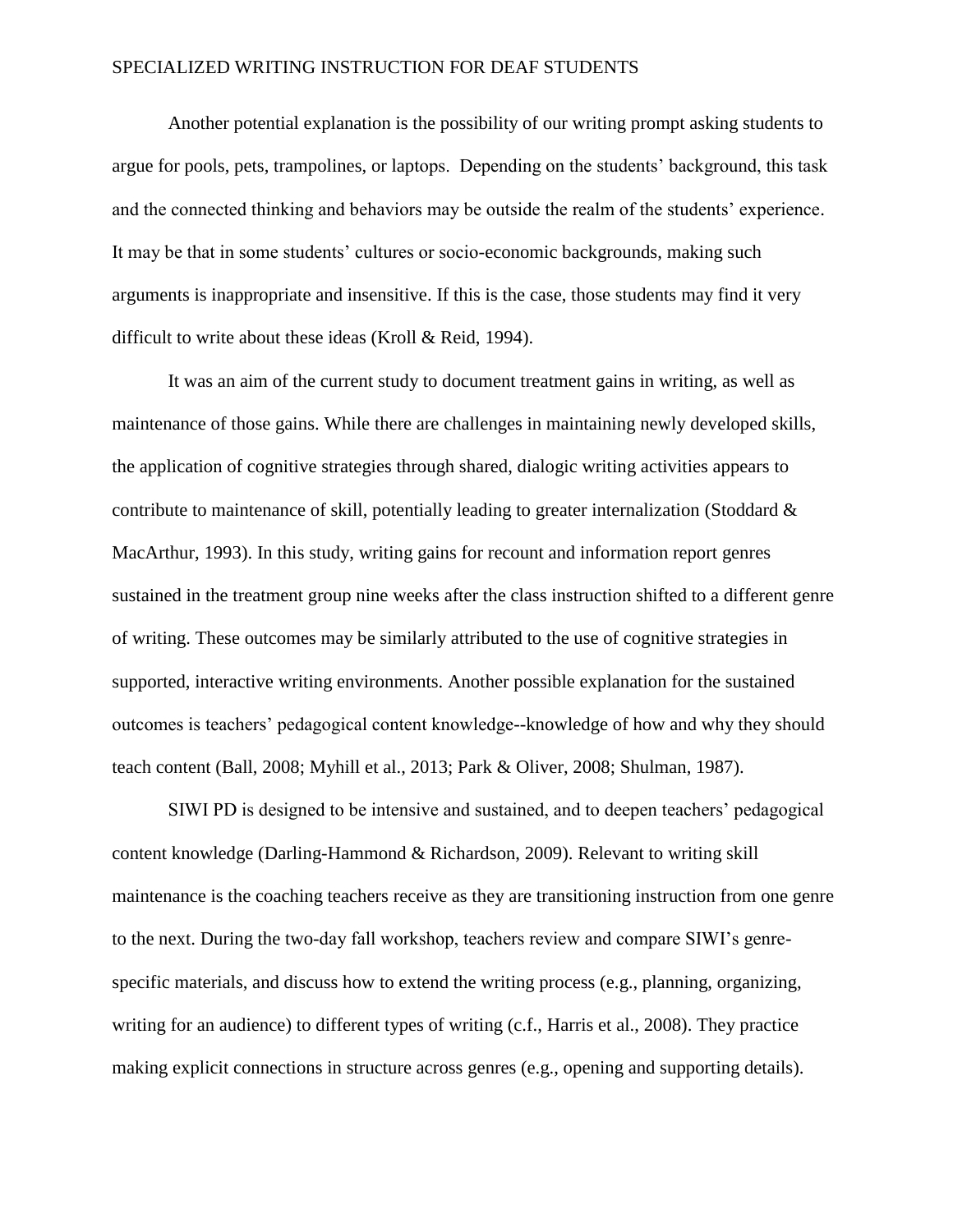Thus, teachers' instruction may have led to the maintenance of writing skills, for students were engaged in extending and comparing genre knowledge for recount and information report writing, even while persuasive writing was the focus of the instruction.

Motivation is a critical component of development in language and writing. Many traditional writing assignments lack authenticity, and students, especially those with disabilities, are disinterested (Author). Motivation is a prominent feature particularly in increasing stamina, applications of strategies, and quality of writing (Schrodt et al., 2019). Motivated students have the tendency to seek feedback, which in turn, helps them internalize and maintain new writing knowledge and skills (Waller & Papi, 2017). Since motivation influences writing performance, it is important that instruction boosts, rather than diminish, students' interest in writing. In this study, writing motivation was positively impacted by treatment, although not statistically significant at the 0.05 level. Increased motivation may be attributed to strategic and collaborative writing with ongoing feedback (Camacho et al., 2020; Author; Martín et al., 2020) and having authentic purpose and audience (Magnifico, 2010). However, additional research should be conducted due to the high number of students who had difficulty accessing the language of the survey and were therefore excluded. Results of this study do not reflect the full sample of students. Additional methods such as observations and open-question interviews may allow for a more inclusive investigation of motivation.

#### **Limitations and Future Research**

The scientific community has shown strong preference for RCTs as a methodology in educational research. Yet, group experimental studies produce many challenges with low incidence populations (Wendel et al., 2015) such as generating sample groups that are large enough and comparable. In this study, teachers and their students were randomly assigned to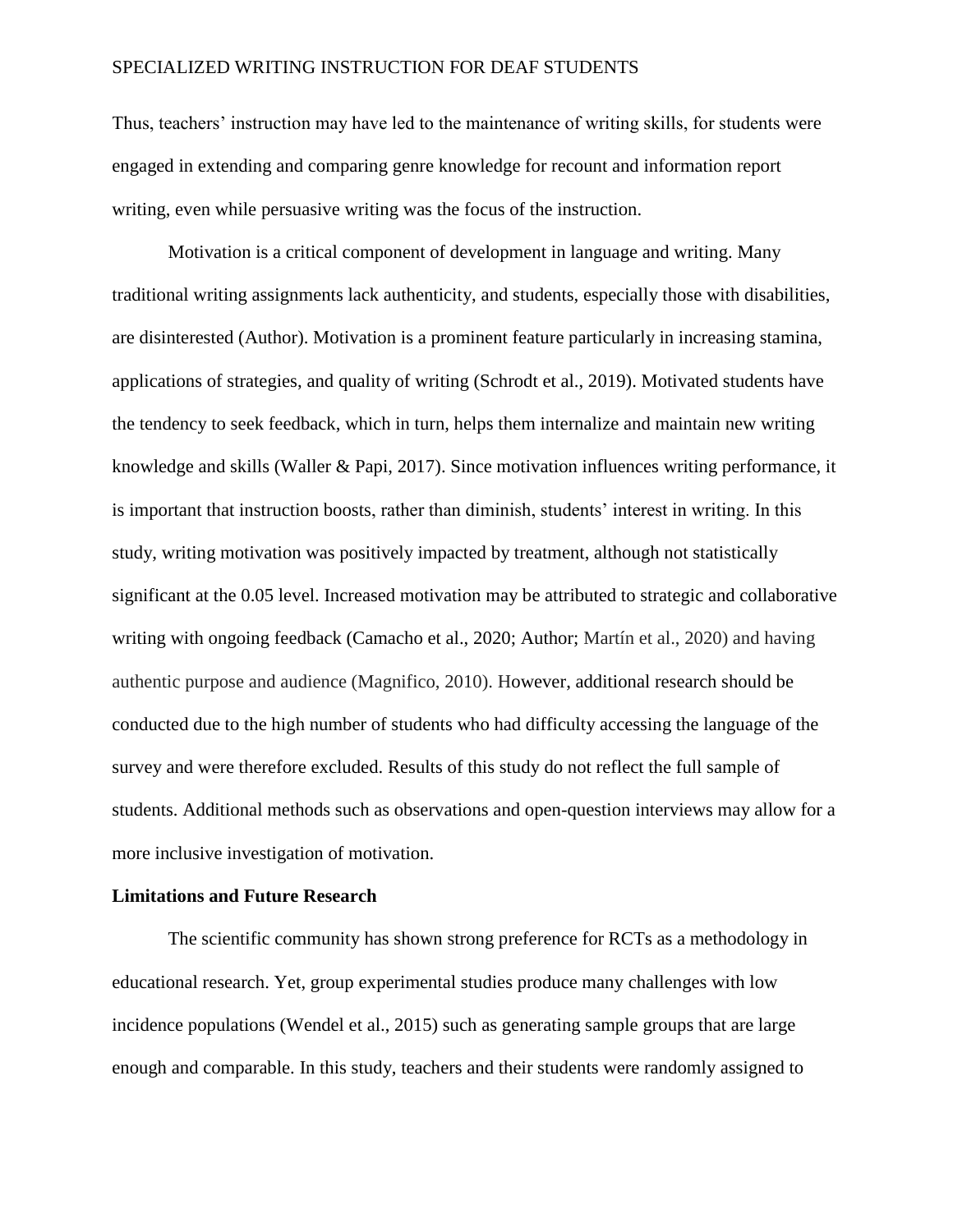groups, and efforts were made to document comparability of groups. Even still, group numbers were small, and there are a range of external variables associated with the diverse language experiences of deaf students and the environments in which they are taught that could potentially impact a small study. Nevertheless, the findings of this study demonstrate important treatment effects in writing traits and language. Replicating the study with a larger sample of deaf students will further increase power of the tests to reject the null hypotheses when they are indeed false.

Low instructional fidelity of teacher participants is a potential weakness of this study and should be considered when interpreting the results. Levels of instructional fidelity in this study can be explained by the challenges of unlearning previous ways of teaching, and fully incorporating all 53 items on the SIWI fidelity instrument. While past studies have shown teacher fidelity to improve over three years of SIWI PD and classroom experience (Author), this study, with the purpose of conducting a RCT, enrolled teachers new to SIWI who were randomized into groups. Future studies should examine the effects of higher instructional fidelity on student outcomes. We hypothesize that SIWI teachers in their second and third years of the PD program will produce a stronger impact on students' language and writing outcomes.

Despite the relatively low fidelity scores (averaging 75%) of this study, statistically significant differences were found for the WJ III Broad Written Language, as well as treatment effects for genre-specific traits and written language clarity and complexity. This is consistent with prior research that shows first year SIWI teachers (while learning themselves) have a positive impact on their students' writing and language outcomes (Author). In the current study, SIWI and BAU teachers reported some similarities in the writing and language skills they taught; however, there were notable differences between how writing instruction was enacted. SIWI teachers provided students with opportunities to practice writing and language skills during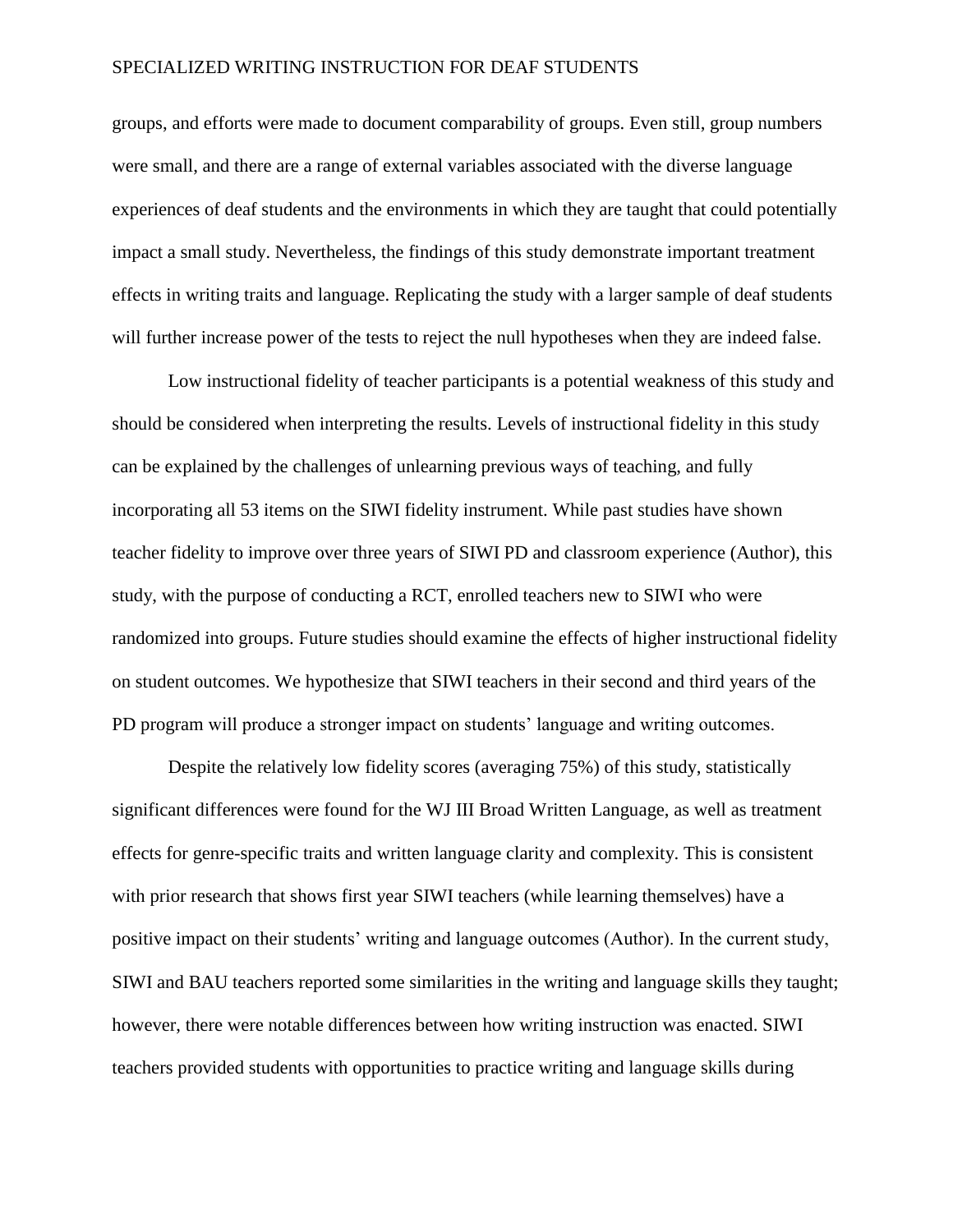authentic, interactive writing--gradually transferring control of the writing practices. BAU teachers reported teaching skills in a less integrated way. Future studies, however, should include observation of BAU writing instruction to have greater confidence in the differences reported.

Lastly, samples in this study were analyzed for gains in writing (genre-specific traits) and language (clarity and complexity) for 9-week periods of genre-based instruction. This design allowed an examination of whether writing gains in one genre were maintained one quarter after instruction in that genre halted. However, it did not permit an examination of whether students transferred writing skills and knowledge to subsequent genres, even though teachers applied pedagogical practices that facilitate transfer such as discussing similarities and differences of genre purpose and text structure (Hill, 2016). Means of the pre-writing samples for the SIWI group show a slight increase from the first introduced genre to the second and third, potentially indicating this phenomenon. SAWL variables were also compared by genre of writing, but this design did not allow an assessment of written language gains for the year. While analysis of language contextualized within purpose is important, as language features are more or less prominent depending on the type of writing (Derewianka, 1990; Schleppegrell, 2010), global features of written language growth may also be seen across genres. In this study, the WJ broad written language variable (examined pre/post year) demonstrated a significant and large effect. For these reasons, we recommend in future research that writing samples are additionally collected at the beginning and end of the full instructional period.

#### **Conclusion**

Strategic and Interactive Writing Instruction is designed specifically for the population of deaf students with their linguistic experiences and needs in mind. SIWI creates a community of writers engaging collaboratively in writing activities with authentic purposes and audiences.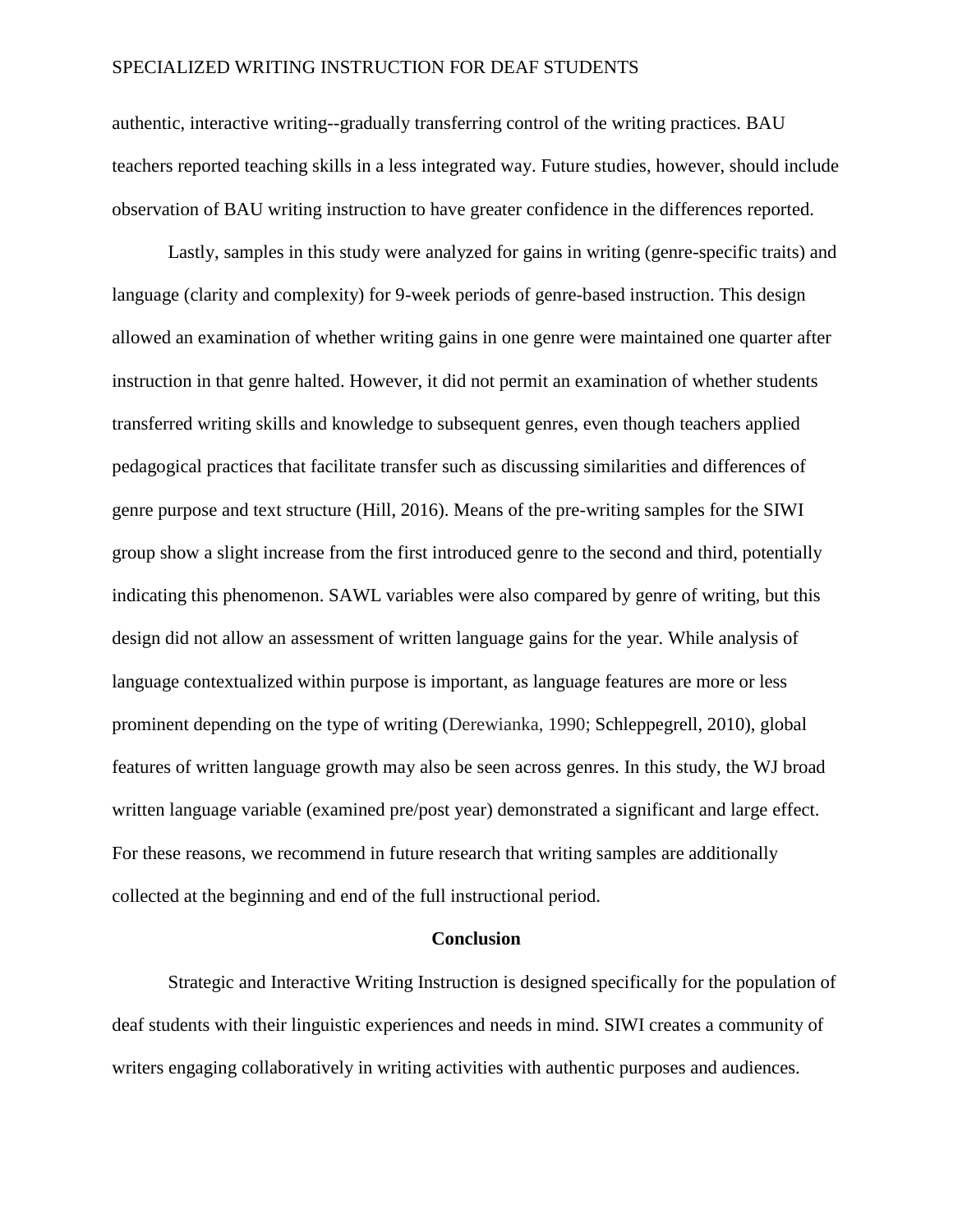Teachers establish individual and group language and writing objectives, and scaffold skills through explicit and contextualized instruction across genres. Teachers are not only cognizant of the principles informed by evidence-based practices but also learn to address the diverse language needs in deaf students. This experimental study is a part of a three-year grant project to develop and assess the promise of the SIWI approach for grades 3-5. After a year-long RCT, the findings from this study show that students receiving SIWI demonstrate statistically significant growth on the WJ III standardized writing measure, and on recount and information report writing samples compared to students receiving their usual writing instruction. Gains in persuasive writing traits were not significant, possibly because of the high cognitive demands of forming effective arguments, which is challenging for children at this age, especially if they experienced deprivation during the critical period of language acquisition. Positive effects of SIWI were also observed for maintenance of writing traits, language clarity and complexity, and motivation, although not all statistically significant at the 0.05 level. With the evidence provided in this study, SIWI holds considerable promise to positively impact the writing, language, and motivation of deaf elementary students compared to current approaches, and provides a foundation of literacy skills needed for academic success.

#### **References**

Author.

Ball, D. L., Thames, M. H., & Phelps, G. (2008). Content knowledge for teaching: What makes it special. *Journal of Teacher Education*, *59*(5), 389-407. https://doi.org/10.1177/0022487108324554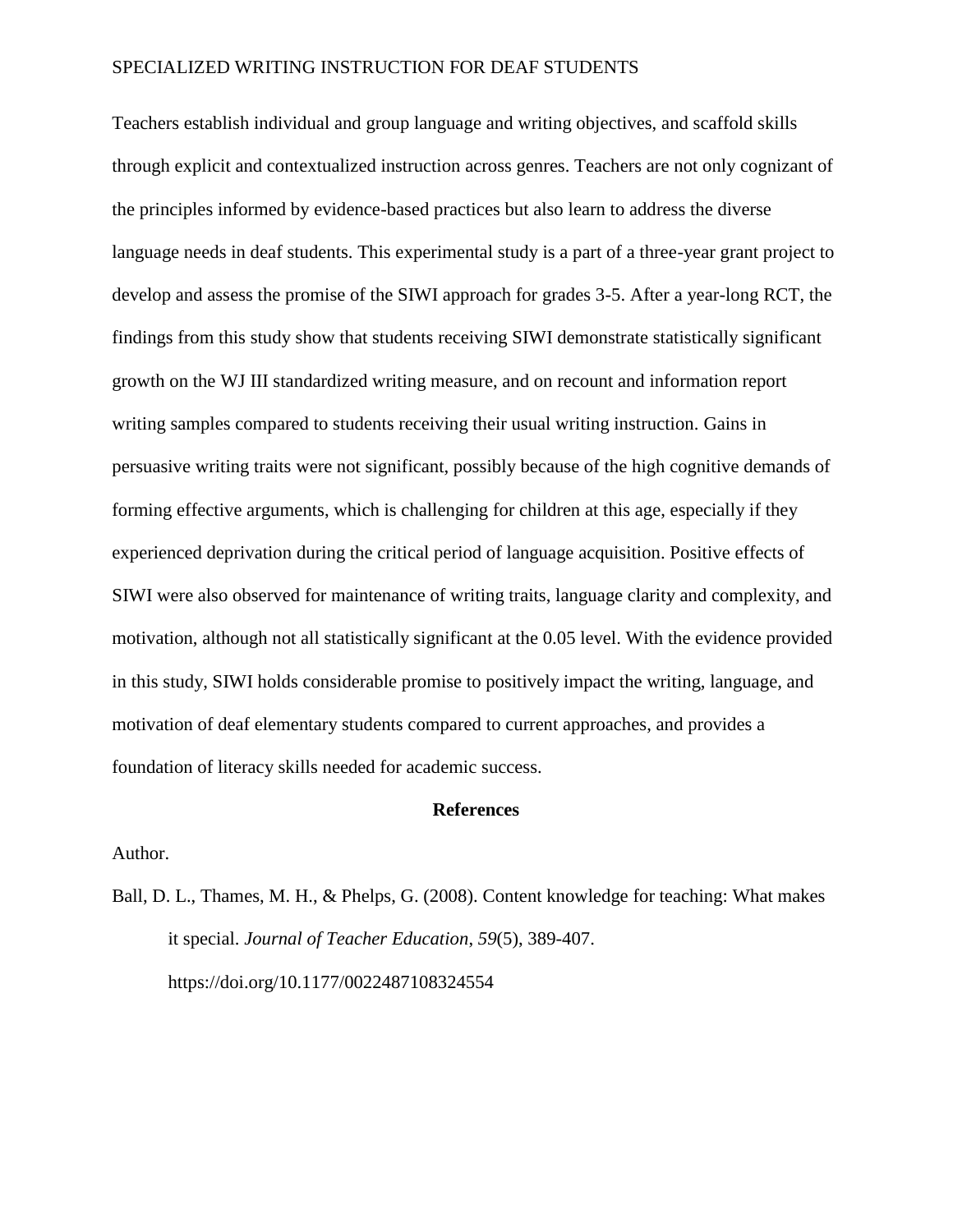- Blanch, N., Forsythe, L. C., Van Allen, J. H., & Roberts, S. K. (2017). Reigniting writers: Using the literacy block with elementary students to support authentic writing experiences. *Childhood Education*, *93*(1), 48-57. https://doi.org/10.1080/00094056.2017.1275238
- Brimo, D., & Hall-Mills, S. (2019). Adolescents' production of complex syntax in spoken and written expository and persuasive genres. *Clinical Linguistics & Phonetics*, *33*, 237–255. <https://doi.org/10.1080/02699206.2018.1504987>
- Camacho, A., Alves, R. A., & Boscolo, P. (2020). Writing motivation in school: A systematic review of empirical research in the early twenty-first century. *Educational Psychology Review*, 1-35.<https://doi.org/10.1007/s10648-020-09530-4>
- Crowe, K., & Guiberson, M. (2019). Evidence-based interventions for learners who are deaf and/or multilingual: A systematic quality review. *American Journal of Speech-Language Pathology*, *28*(3), 964-983. [https://doi.org/10.1044/2019\\_AJSLP-IDLL-19-0003](https://doi.org/10.1044/2019_AJSLP-IDLL-19-0003)
- Darling-Hammond, L., & Richardson, N. (2009). Teacher learning: What matters? *Educational Leadership*, *66*(5), 46–53.
- Derewianka, B. (1990). *Exploring how texts work*. Primary English Teaching Association.
- De Smedtª, F., & Van Keerª, H. (2014). A research synthesis on effective writing instruction in primary education. *Procedia-Social and Behavioral Sciences*, *112*, 693-701. <https://doi.org/10.1016/j.sbspro.2014.01.1219>
- Dyson, A. H. (1983). The role of oral language in early writing processes. *Research in the Teaching of English*, *17*(1), 1–30. https://www.jstor.org/stable/40170911
- Easterbrooks, S. R. (2020). *Language learning in children who are deaf and hard of hearing*. Oxford University Press, USA.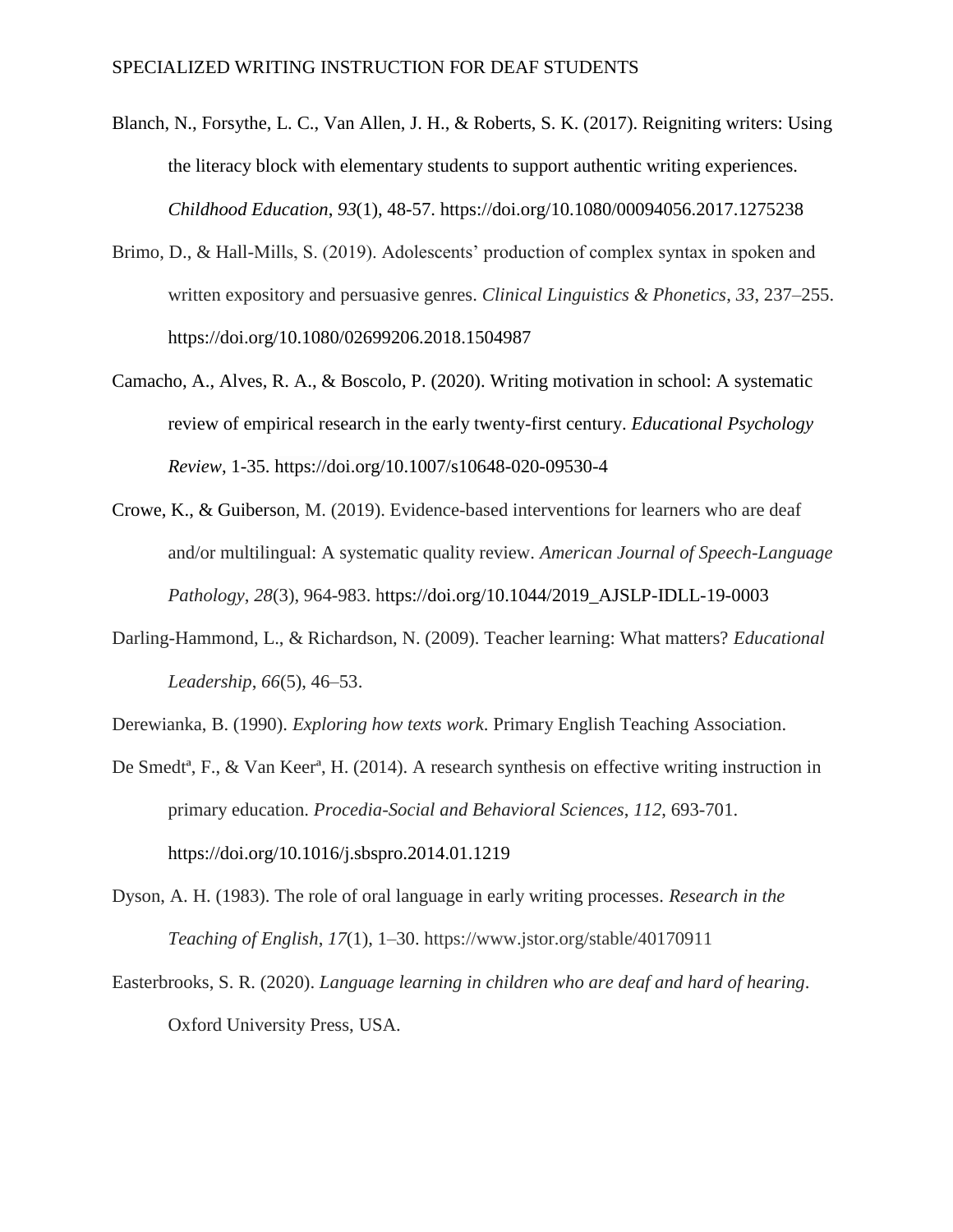- Ellis, N. C. (1994). Implicit and explicit language learning: Their dynamic interface and complexity. In P. Rebuschat (Ed.), *Implicit and explicit learning of languages* (pp. 3-23). John Benjamins Publishing Company.
- Englert, C. S., Berry, R., Dunsmore, K. (2001). A Case Study of the Apprenticeship Process: Another Perspective on the Apprentice and the Scaffolding Metaphor. *Journal of Learning Disabilities*, *34*(2), 152-171.<https://doi.org/10.1177%2F002221940103400205>
- Englert, C. S., Mariage, T. V., & Dunsmore, K. (2006). Tenets of sociocultural theory in writing instruction research. In C. MacArthur, S. Graham & J. Fitzgerald (Eds.), *Handbook of writing research* (pp. 208-221). New York: Guildford Press.
- Flower, L., & Hayes, J. R. (1981). A cognitive process theory of writing. *College Composition and Communication*, *32*(4), 365-387. https://doi.org/10.2307/356600
- Gough, D. S. (2014). *Exploring deaf student motivation towards learning English literacy*. [Doctoral dissertation, Lamar University]. ProQuest.
- Hall, M. L. (2020). The input matters: assessing cumulative language access in deaf and hard of hearing individuals and populations. *Frontiers in Psychology*, *11*, 1407. https://doi.org/10.3389/fpsyg.2020.01407
- Hall, M. L., & De Anda, S. (2021). Measuring "Language Access Profiles" in deaf and hard-ofhearing children with the DHH language exposure assessment tool. Journal of Speech, Language, and Hearing Research, 64(1), 134-158. [https://doi.org/10.1044/2020\\_JSLHR-](https://doi.org/10.1044/2020_JSLHR-20-00439)[20-00439](https://doi.org/10.1044/2020_JSLHR-20-00439)
- Hall, W. C. (2017). What you don't know can hurt you: The risk of language deprivation by impairing sign language development in deaf children. *Maternal and Child Health Journal*, *21*(5), 961-965. https://doi.org[/10.1007/s10995-017-2287-y](https://dx.doi.org/10.1007%2Fs10995-017-2287-y)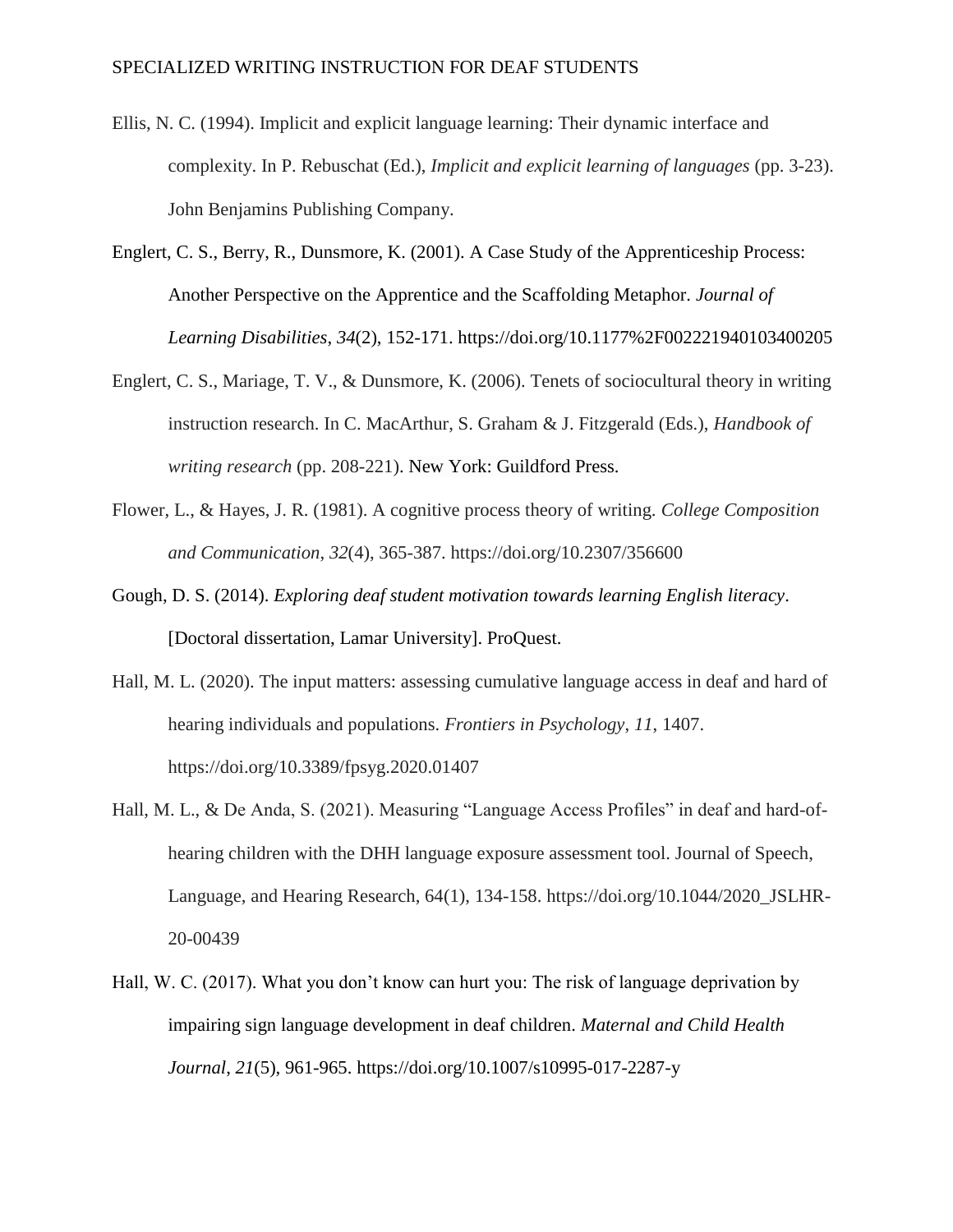- Hall, W. C., Levin, L. L., & Anderson, M. L. (2017). Language deprivation syndrome: A possible neurodevelopmental disorder with sociocultural origins. *Social Psychiatry and Psychiatric Epidemiology*, *52*(6), 761-776. https://doi.org[/10.1007/s00127-017-1351-7](https://dx.doi.org/10.1007%2Fs00127-017-1351-7)
- Hedges, L. V. (2007). Effect sizes in cluster-randomized designs. *Journal of Educational and Behavioral Statistics, 32*(4), 341-370.<https://doi.org/10.3102/1076998606298043>
- Henner, J., Caldwell-Harris, C. L., Novogrodsky, R., & Hoffmeister, R. (2016). American Sign Language syntax and analogical reasoning skills are influenced by early acquisition and age of entry to signing schools for the deaf. *Frontiers in Psychology*, *7*, 1982. <https://doi.org/10.3389/fpsyg.2016.01982>
- Hill, H. N. (2016). Tutoring for transfer: The benefits of teaching writing center tutors about transfer theory. *The Writing Center Journal*, 77-102. https://www.jstor.org/stable/43965691
- Knoors, H. (2016). Language use in the classroom: Accommodating the needs of diverse deaf and hard-of-hearing learners. In M. Marschark, V. Lampropoulou, & E. K. Skordilis (Eds.), *Perspectives on deafness. Diversity in deaf education* (pp. 219–246). Oxford University Press. [https://doi.org/10.1093/acprof:oso/9780190493073.003.0008](https://psycnet.apa.org/doi/10.1093/acprof:oso/9780190493073.003.0008)
- Koutsoubou, M., Herman, R., & Woll, B. (2007). Does language input matter in bilingual writing? Translation versus direct composition in deaf school students' written stories. *International Journal of Bilingual Education and Bilingualism*, *10*(2), 127-151. https://doi.org/10.2167/beb391.0
- Kroll, B., & Reid, J. (1994). Guidelines for designing writing prompts: Clarifications, caveats, and cautions. Journal of Second Language Writing, 3(3), 231-255. https://doi.org/10.1016/1060-3743(94)90018-3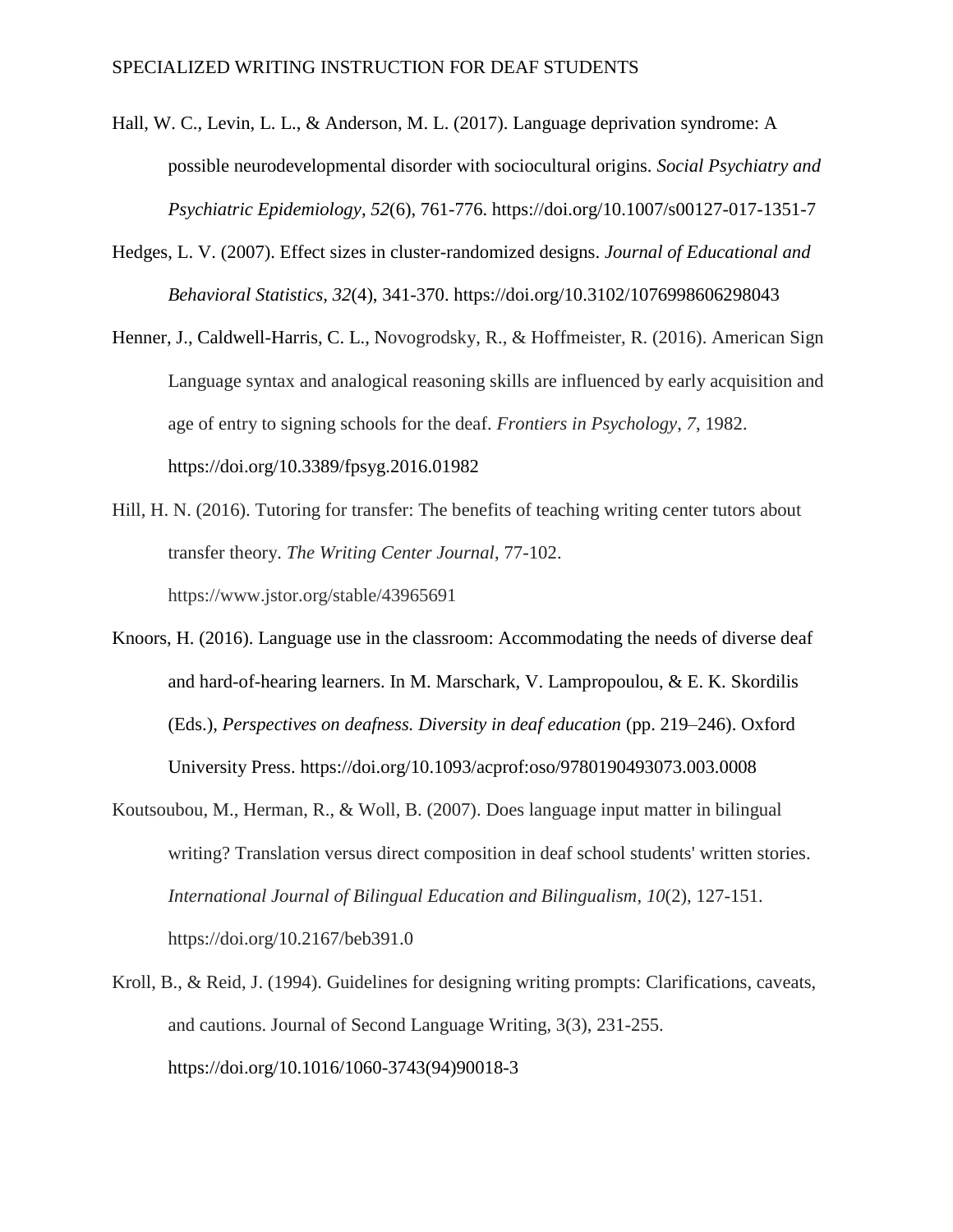- Lederberg, A. R., Schick, B., & Spencer, P. E. (2013). Language and literacy development of deaf and hard-of-hearing children: Successes and challenges. *Developmental Psychology*, *49*(1), 15-30. [https://doi.org/10.1037/a0029558](https://psycnet.apa.org/doi/10.1037/a0029558)
- Littell, R. D., Milliken, G. A., Stroup, W. W., Wolfinger, R. D., & Schabenberger, O. (2006). *SAS for mixed models* (2nd ed.). SAS Institute.

Magnifico, A. M. (2010). Writing for whom? Cognition, motivation, and a writer's audience. *Educational Psychologist*, *45*(3), 167-184.

<https://doi.org/10.1080/00461520.2010.493470>

- Martín, J. L. O., Hameleers, I. B., Trujillo-Torres, J. M., & Moreno-Guerrero, A. J. (2020). A Comparison between collaborative and individual writings in promoting motivation and language acquisition. *Sustainability*, *12*(19), 7959. https://doi.org/10.3390/su12197959
- Mayberry, R. I., & Kluender, R. (2018). Rethinking the critical period for language: New insights into an old question from American Sign Language. *Bilingualism: Language and Cognition*, *21*(5), 886-905. https://doi.org/10.1017/S1366728917000724
- Myhill, D., Jones, S., & Watson, A. (2013). Grammar matters: How teachers' grammatical knowledge impacts on the teaching of writing. *Teaching and Teacher Education*, *36*, 77- 91. https://doi.org[/10.1016/j.tate.2013.07.005](https://www.researchgate.net/deref/http%3A%2F%2Fdx.doi.org%2F10.1016%2Fj.tate.2013.07.005)
- Myhill, D., & Newman, R. (2016). Metatalk: Enabling metalinguistic discussion about writing. *International Journal of Educational Research*, *80*, 177-187. https://doi.org/10.1016/j.ijer.2016.07.007
- National Assessment Governing Board, US Department of Education. (2010). *Writing framework for the 2011 national assessment of educational progress*. Washington, DC: Driscoll, DP.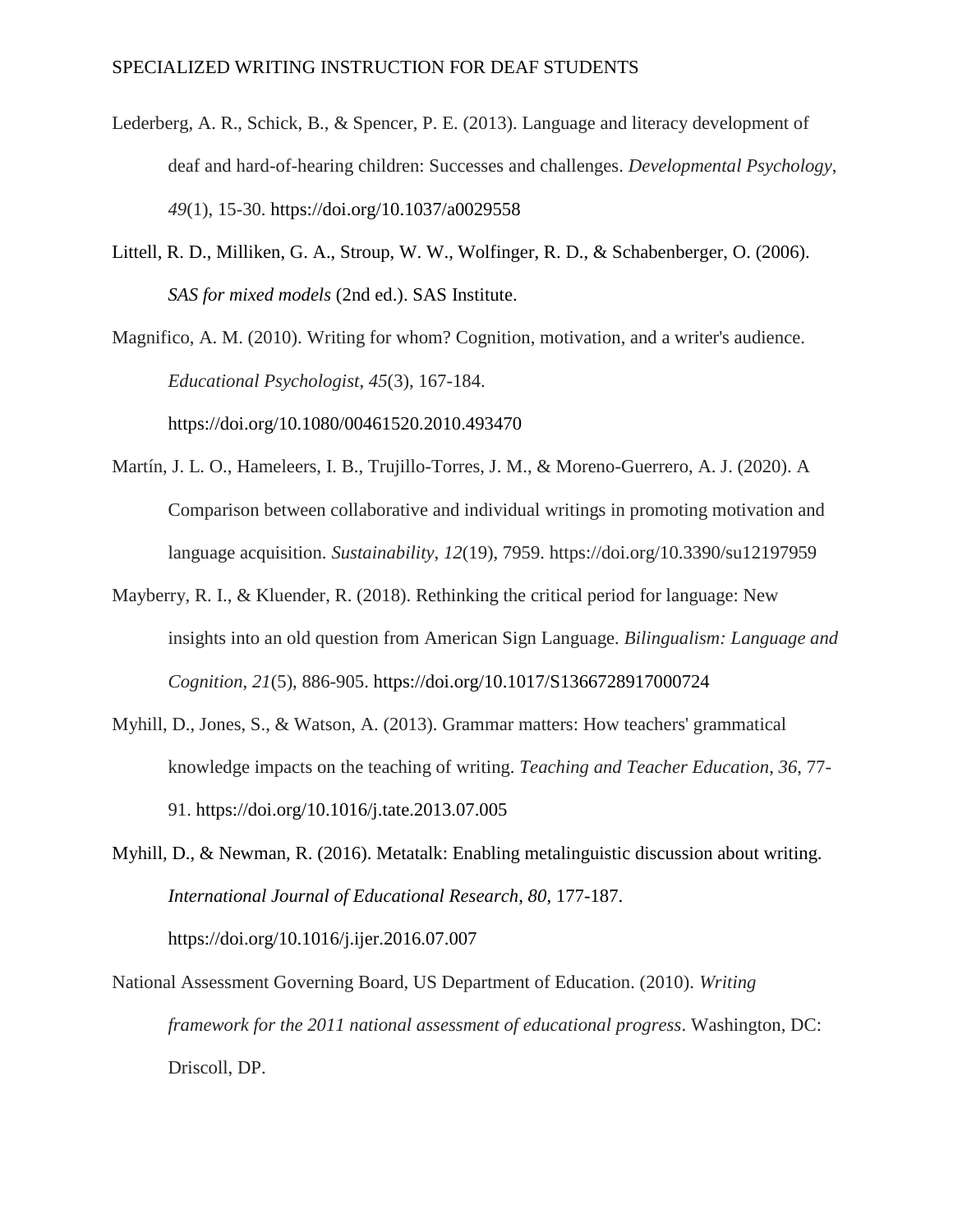Nippold, M. A. (2014). Language intervention at the middle school: Complex talk reflects complex thought. *Language, Speech, and Hearing Services in Schools, 45*, 153–156. [https://doi.org/10.1044/2014\\_LSHSS-14-0027](https://doi.org/10.1044/2014_LSHSS-14-0027)

Nippold, M. A., Ward-Lonergan, J. M., & Fanning, J. L. (2005). Persuasive writing in children, adolescents and adults: A study of syntactic, semantic and pragmatic development. *Language, Speech, and Hearing Services in Schools*, *36*, 125–138. [https://doi.org/10.1044/0161-1461\(2005/012\)](https://doi.org/10.1044/0161-1461(2005/012))

Olson, C. B., Scarcella, R., & Matuchniak, T. (2015). English learners, writing, and the Common Core. *The Elementary School Journal*, *115*(4), 570-592. https://doi.org/10.1086/681235

Park, S., & Oliver, J. S. (2008). Revisiting the conceptualisation of pedagogical content knowledge (PCK): PCK as a conceptual tool to understand teachers as professionals. *Research in science Education*, *38*(3), 261-284.

https://doi.org/10.1007/s11165-007-9049-6

- Scardamalia, M., & Bereiter, C. (1983). The development of evaluative, diagnostic, and remedial capabilities in children's composing. In Martlew, M. (Ed.), *The psychology of written language: A developmental approach* (pp. 67–95). London, UK: Wiley.
- Schick, B., De Villiers, P., De Villiers, J., & Hoffmeister, R. (2007). Language and theory of mind: A study of deaf children. *Child Development*, *78*(2), 376-396. https://doi.org/10.1111/j.1467-8624.2007.01004.x
- Schleppegrell, M. J. (2010). *The language of schooling: A functional linguistics perspective.*  Lawrence Erlbaum Associates, Inc. Publishers
- Schrank, F. A., McGrew, K. S., & Woodcock, R. W. (2001). Technical Abstract (Woodcock-Johnson III Assessment Service Bulletin No. 2). Itasca, IL: Riverside Publishing.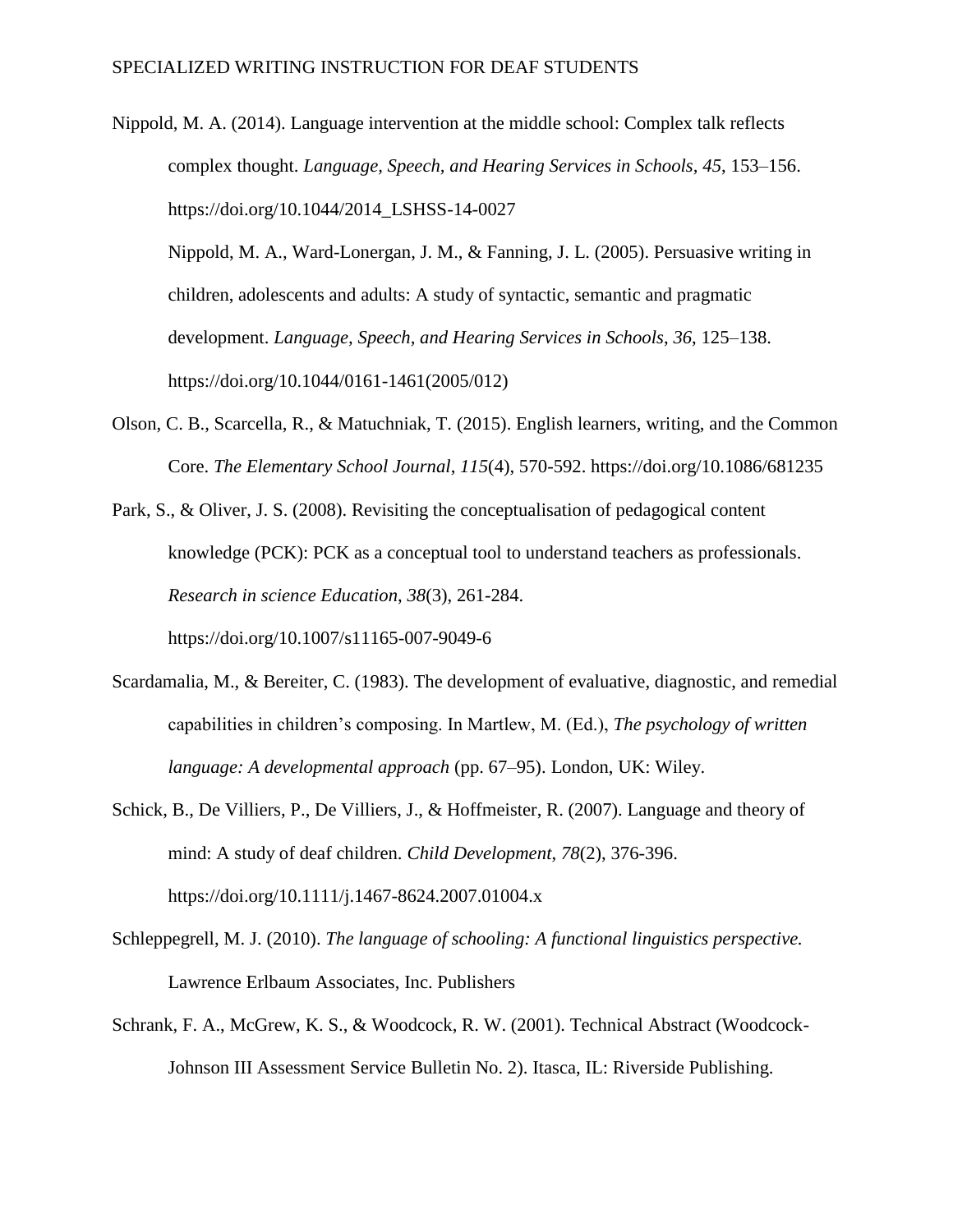Schrodt, K. E., Elleman, A. M., FitzPatrick, E. R., Hasty, M. M., Kim, J. K., Tharp, T. J., & Rector, H. (2019). An examination of mindset instruction, self-regulation, and writer's workshop on kindergarteners' writing performance and motivation: A mixed-methods study. *Reading & Writing Quarterly*, *35*(5), 427-444.

<https://doi.org/10.1080/10573569.2019.1577778>

- Skerrit, P. (2017). Practices and routines in SIWI lessons that develop reading proficiency for d/hh learners. *Caribbean Curriculum*, *25*, 38-52.<https://doi.org/10.5539/jedp.v8n1p99>
- Strassman, B. K., & Schirmer, B. (2013). Teaching writing to deaf students: Does research offer evidence for practice?. *Remedial and Special Education*, *34*(3), 166-179. [https://doi.org/10.1177/0741932512452013](https://doi.org/10.1177%2F0741932512452013)
- Strassman, B. K., Marashian, K., & Memon, Z. (2019). Teaching academic language to d/Deaf students: Does research offer evidence for practice?. *American Annals of the Deaf*, *163*(5), 501-533. https://doi.org[/10.1353/aad.2019.0001](https://doi.org/10.1353/aad.2019.0001)
- Stoddard, B., & MacArthur, C. A. (1993). A peer editor strategy: Guiding learning-disabled students in response and revision. *Research in the Teaching of English*, 76-103. https://www.jstor.org/stable/40171213

Villarreal, I., & Gil-Sarratea, N. (2020). The effect of collaborative writing in an EFL secondary setting. *Language Teaching Research*, *24*(6), 874-897. https://doi.org/10.1177%2F1362168819829017 Vostal, B. R., & Ward, M. S. (2015). Adapting self-regulated strategy development in persuasive writing for adolescents who are deaf or hard of hearing. *The Clearing House: A Journal of Educational Strategies, Issues and Ideas*, *88*(5), 161-165. <https://doi.org/10.1080/00098655.2015.1065785>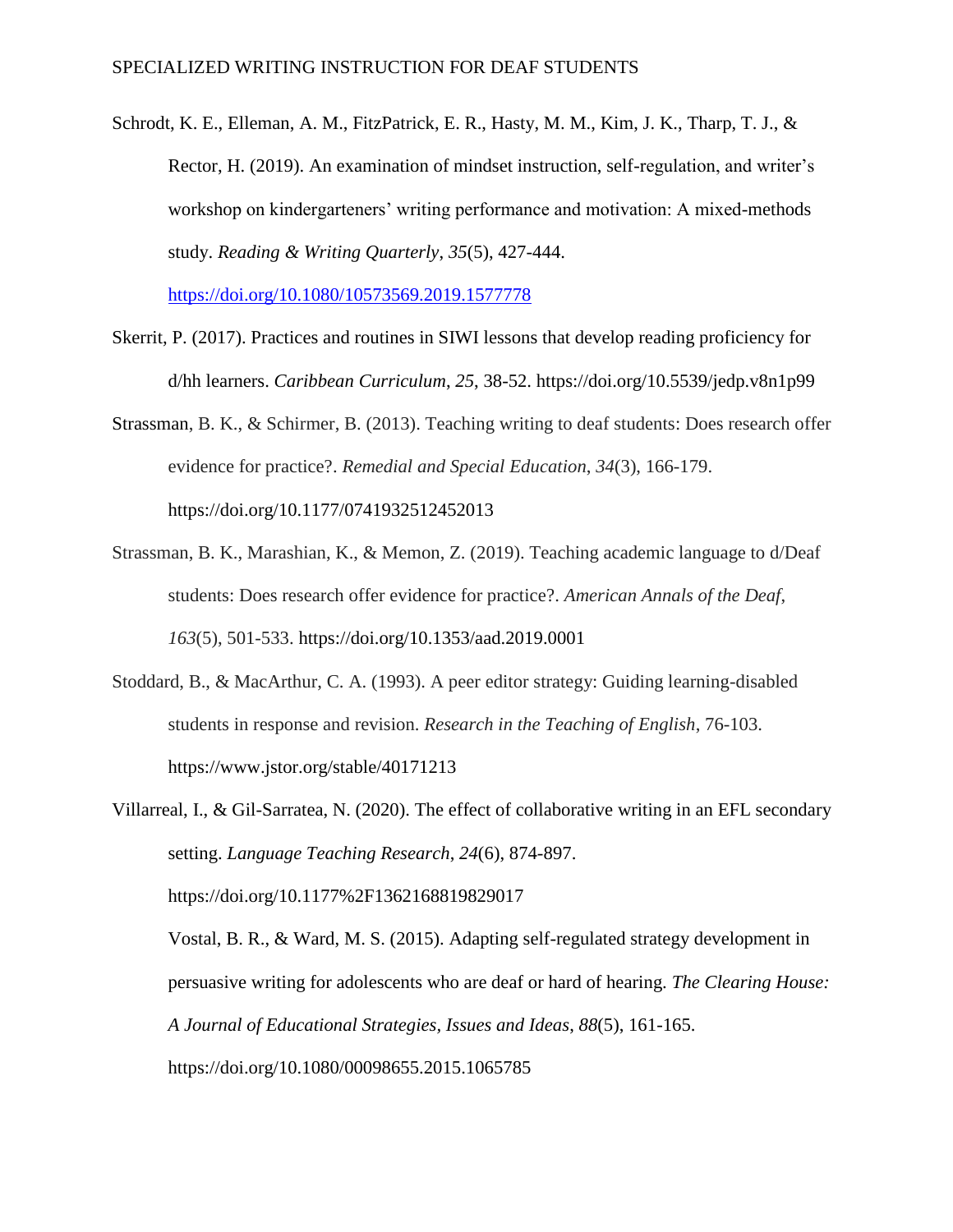- Waller, L., & Papi, M. (2017). Motivation and feedback: How implicit theories of intelligence predict L2 writers' motivation and feedback orientation. *Journal of Second Language Writing*, *35*, 54-65.<https://doi.org/10.1016/j.jslw.2017.01.004>
- Walqui, A., & Heritage, M. (2018). Meaningful classroom talk: Supporting english learners' oral language development. *American Educator*, *42*(3), 18. https://files.eric.ed.gov/fulltext/EJ1192519.pdf
- Wendel, E., Cawthon, S. W., Ge, J. J., & Beretvas, S. N. (2015). Alignment of single-case design (SCD) research with individuals who are deaf or hard of hearing with the What Works Clearinghouse standards for SCD research. *Journal of Deaf Studies and Deaf Education*, *20*(2), 103-114.<https://doi.org/10.1093/deafed/enu049>
- What Works Clearinghouse. (2020). *What Works Clearinghouse Standards Handbook, Version 4.1.* U.S. Department of Education, Institute of Education Sciences, National Center for Education Evaluation and Regional Assistance.<https://ies.ed.gov/ncee/wwc/handbooks>
- White, A. H. (2007). A tool for monitoring the development of written English: T-unit analysis using the SAWL. *American Annals of the Deaf*, *152*(1), 29-41. https://www.jstor.org/stable/26234421
- Williams, C. (2011). Adapted interactive writing instruction with kindergarten children who are deaf or hard of hearing. *American Annals of the Deaf*, *156*(1), 23-34. <https://doi.org/10.1353/aad.2011.0011>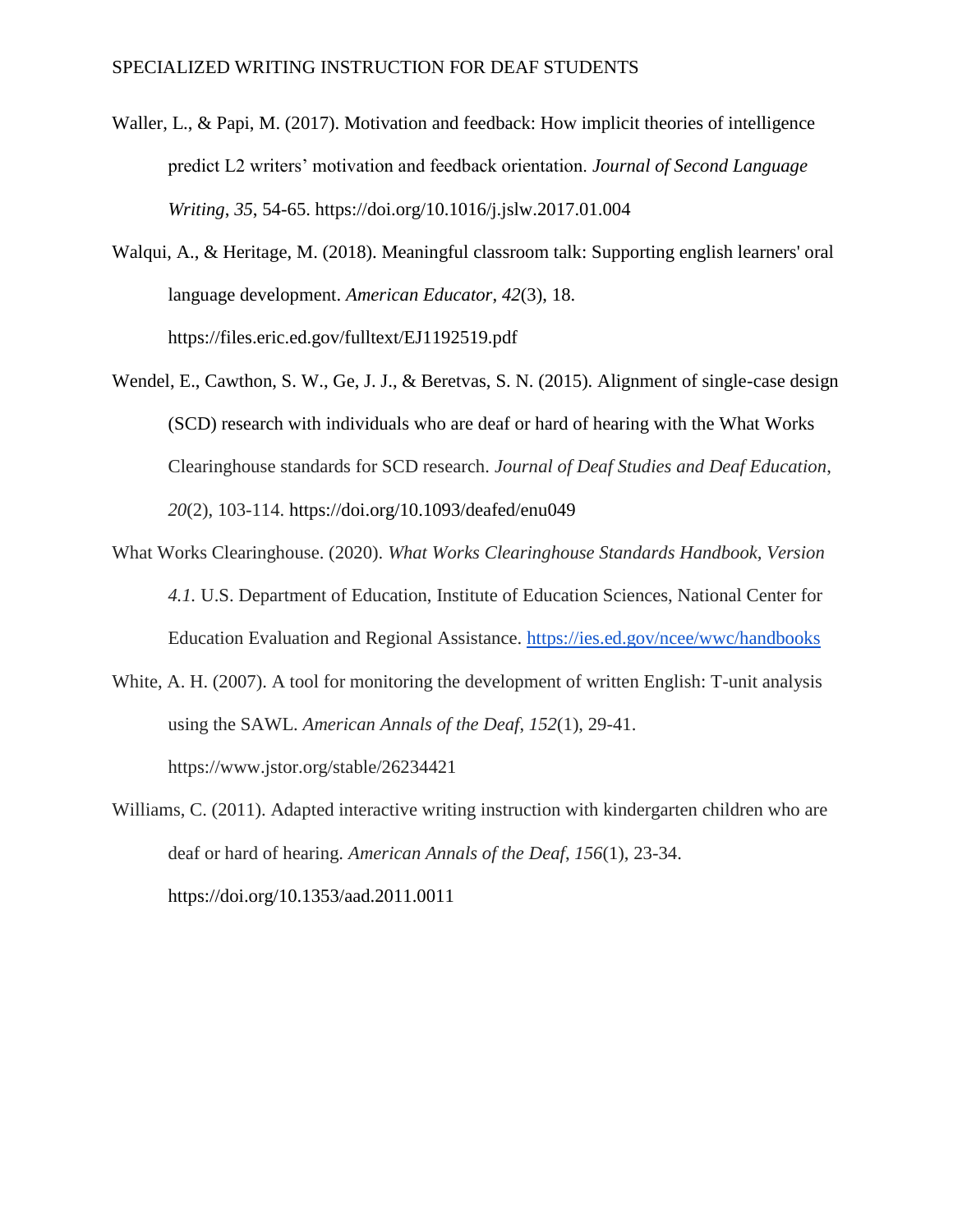# *Student Baseline Demographic Data*

| <b>Baseline Demographics</b>                |                                                  | $SIWI$ (n=43)  | BAU $(n=36)$ |
|---------------------------------------------|--------------------------------------------------|----------------|--------------|
| Gender                                      | Female/ Male/ Undisclosed                        | 23/19/1        | 12/24/0      |
| Grade                                       | $3^{\text{rd}}/4^{\text{th}}/5^{\text{th}}$      | 13/10/20       | 16/11/9      |
| Race                                        | White                                            | 19             | 20           |
|                                             | <b>Black/African Americans</b>                   | 10             | 6            |
|                                             | Latinx                                           | $\tau$         | 3            |
|                                             | Asians                                           | 1              | 3            |
|                                             | <b>Native Americans</b>                          | $\overline{2}$ | 1            |
|                                             | Multiracial                                      | $\overline{4}$ | 3            |
| Hearing                                     | Hearing Aids/ Cochlear Implants                  | 23/14          | 18/9         |
| Technology                                  | None/Not Reported                                | 4/2            | 8/1          |
| Hearing                                     | Slight (0-25dB)/ Slight with tech                | 1/14           | 2/7          |
| Level,<br>Without and<br>With<br>Technology | Mild (26-40dB)/ Mild with tech                   | 3/8            | 2/4          |
|                                             | Moderate (41-55dB)/ Mod with tech                | 3/2            | 6/3          |
|                                             | Mod-Severe (56-70dB)/ Mod-Severe with tech       | 8/1            | 4/1          |
|                                             | Severe (71-90dB)/ Sever with tech                | 8/0            | 5/2          |
|                                             | Profound (91dB+)                                 | 18             | 16           |
|                                             | Info Not Available/ Info with tech not available | 2/12           | 1/7          |
|                                             | Infrequent Use                                   | 6              | 12           |
| Disability                                  | Yes/No                                           | $2*/41$        | 0/36         |
| Preferred                                   | <b>ASL</b>                                       | 24             | 23           |
| Language                                    | Speech or Sign-Supported Speech                  | 16             | 11           |
|                                             | None or Limited Language                         | $\mathbf{1}$   | 1            |
|                                             | Not Reported                                     | $\overline{2}$ | 1            |

*Note.* \* = ADHD (1) and Hydrocephalus with deteriorated cerebral cortex (1)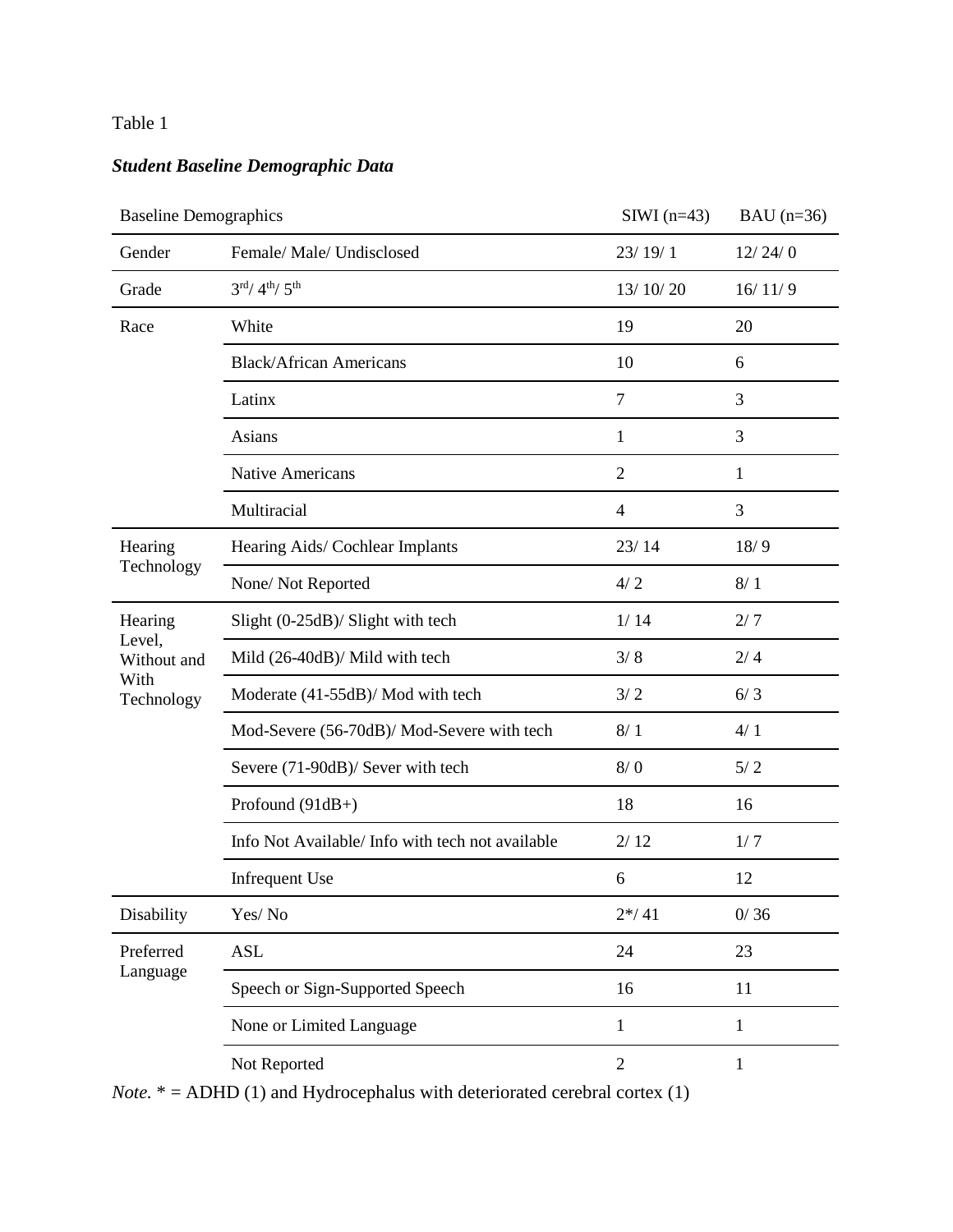# *Writing Sample Collection*

|                                                    | Recount                                                       | <b>Information Report</b> | Persuasive |  |  |  |  |  |  |  |  |  |  |
|----------------------------------------------------|---------------------------------------------------------------|---------------------------|------------|--|--|--|--|--|--|--|--|--|--|
| Sample Collection Period 1                         | Pre                                                           |                           |            |  |  |  |  |  |  |  |  |  |  |
| 9 weeks or 18 hours of recount writing instruction |                                                               |                           |            |  |  |  |  |  |  |  |  |  |  |
| Sample Collection Period 2                         | Post                                                          | Pre                       |            |  |  |  |  |  |  |  |  |  |  |
|                                                    | 9 weeks or 18 hours of information report writing instruction |                           |            |  |  |  |  |  |  |  |  |  |  |
| Sample Collection Period 3                         | Maintenance                                                   | Post                      | Pre        |  |  |  |  |  |  |  |  |  |  |
|                                                    | 9 weeks or 18 hours of persuasive writing instruction         |                           |            |  |  |  |  |  |  |  |  |  |  |
| Sample Collection Period 4                         |                                                               | Maintenance               | Post       |  |  |  |  |  |  |  |  |  |  |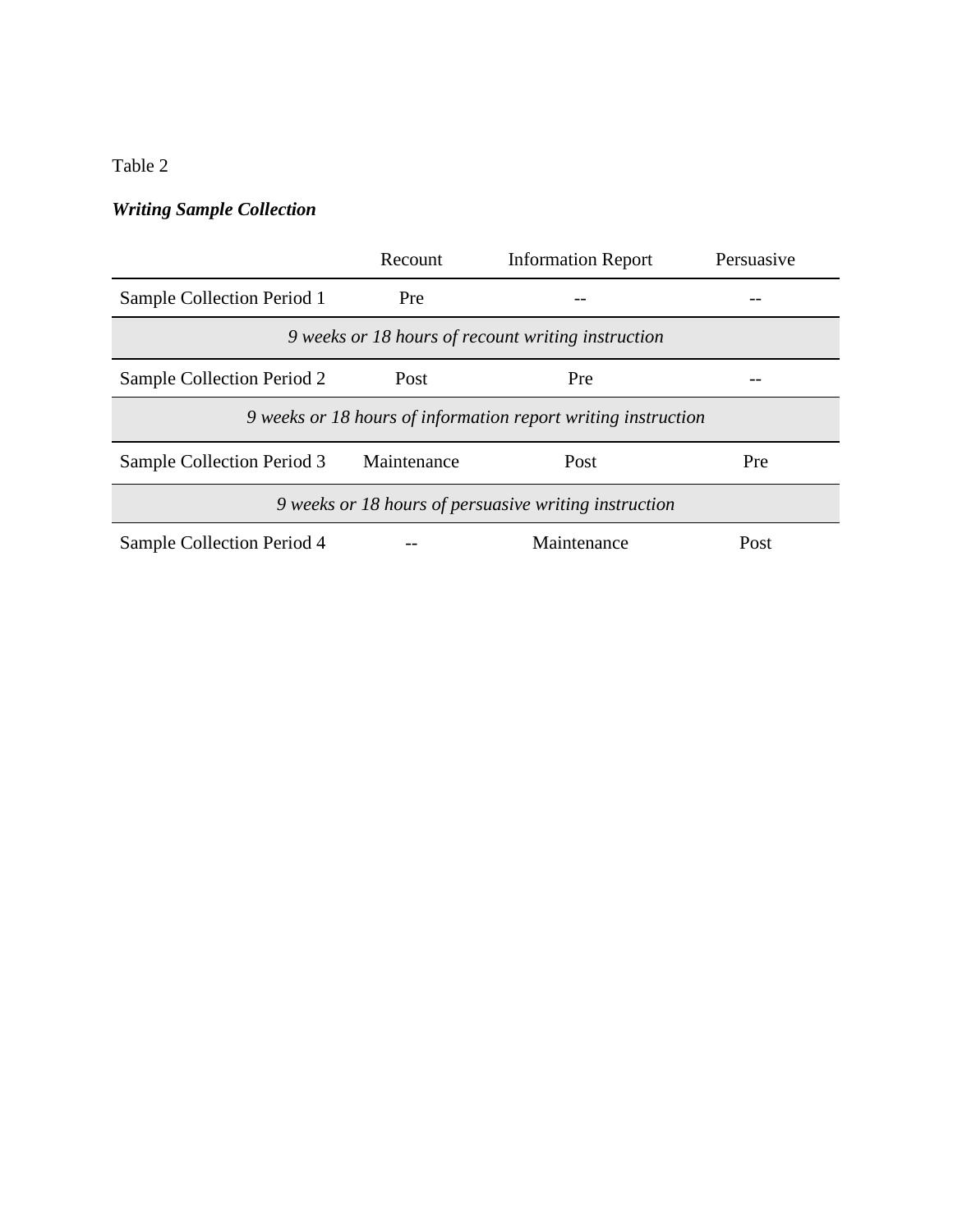# *Outcomes at Two Time Points*

|                      |             |             | Pretest            |           | Posttest    |       |           |
|----------------------|-------------|-------------|--------------------|-----------|-------------|-------|-----------|
| Outcome              | Group       | $\mathbf n$ | Mean               | <b>SD</b> | $\mathbf n$ | Mean  | <b>SD</b> |
| WERIII               |             |             |                    |           |             |       |           |
| Recount              | <b>BAU</b>  | 36          | 0.69               | 0.28      | 35          | 0.59  | 0.34      |
|                      | <b>SIWI</b> | 41          | 0.58 <sup>n</sup>  | 0.33      | 40          | 0.68  | 0.33      |
| Info Report          | <b>BAU</b>  | 35          | 0.61               | 0.32      | 34          | 0.58  | 0.34      |
|                      | <b>SIWI</b> | 39          | $0.54^{\rm a}$     | 0.38      | 39          | 0.67  | 0.32      |
| Persuasive           | <b>BAU</b>  | 35          | 0.56               | 0.35      | 31          | 0.61  | 0.31      |
|                      | <b>SIWI</b> | 38          | 0.61 <sup>a</sup>  | 0.32      | 38          | 0.70  | 0.33      |
| Word/T-unit          |             |             |                    |           |             |       |           |
| Recount              | <b>BAU</b>  | 36          | 4.47               | 2.15      | 35          | 4.18  | 2.91      |
|                      | <b>SIWI</b> | 41          | 4.46               | 2.41      | 40          | 5.15  | 2.36      |
| Info Report          | <b>BAU</b>  | 35          | 3.74               | 2.62      | 34          | 3.81  | 2.18      |
|                      | <b>SIWI</b> | 39          | $4.18^{a}$         | 3.23      | 39          | 4.88  | 2.24      |
| Persuasive           | <b>BAU</b>  | 35          | 4.35               | 3.49      | 31          | 4.38  | 2.06      |
|                      | <b>SIWI</b> | 38          | 5.03 <sup>a</sup>  | 3.41      | 38          | 5.50  | 3.35      |
| Writing, Persuasive  | <b>BAU</b>  | 35          | 5.49               | 2.91      | 31          | 6.50  | 2.82      |
|                      | <b>SIWI</b> | 38          | 5.53               | 2.46      | 38          | 7.03  | 3.49      |
| WJ III Broad Writing | <b>BAU</b>  | 36          | 64.11              | 22.68     | 33          | 61.85 | 22.05     |
|                      | <b>SIWI</b> | 43          | 50.40 <sup>n</sup> | 31.24     | 37          | 71.59 | 22.49     |
| Motivation           |             |             |                    |           |             |       |           |
| Recount              | <b>BAU</b>  | 29          | 4.09               | 1.01      | 29          | 4.32  | 0.98      |
|                      | <b>SIWI</b> | 27          | 3.90 <sup>a</sup>  | 0.96      | 27          | 4.50  | 0.82      |
| Info Report          | <b>BAU</b>  | 29          | 4.33               | 0.74      | 29          | 4.25  | 0.92      |
|                      | <b>SIWI</b> | 26          | 3.99 <sup>n</sup>  | 0.85      | 26          | 4.57  | 0.84      |
| Persuasive           | <b>BAU</b>  | 26          | 4.20               | 1.06      | 26          | 4.14  | 0.95      |
|                      | <b>SIWI</b> | 26          | 4.01 <sup>a</sup>  | 0.86      | 26          | 4.48  | 0.75      |

*Note*. WER = word efficiency ratio;  $a = adjustable$  baseline difference;  $n = non-adjustable$ baseline difference, based on What Works Clearinghouse standards 4.1 (WWC, 2020).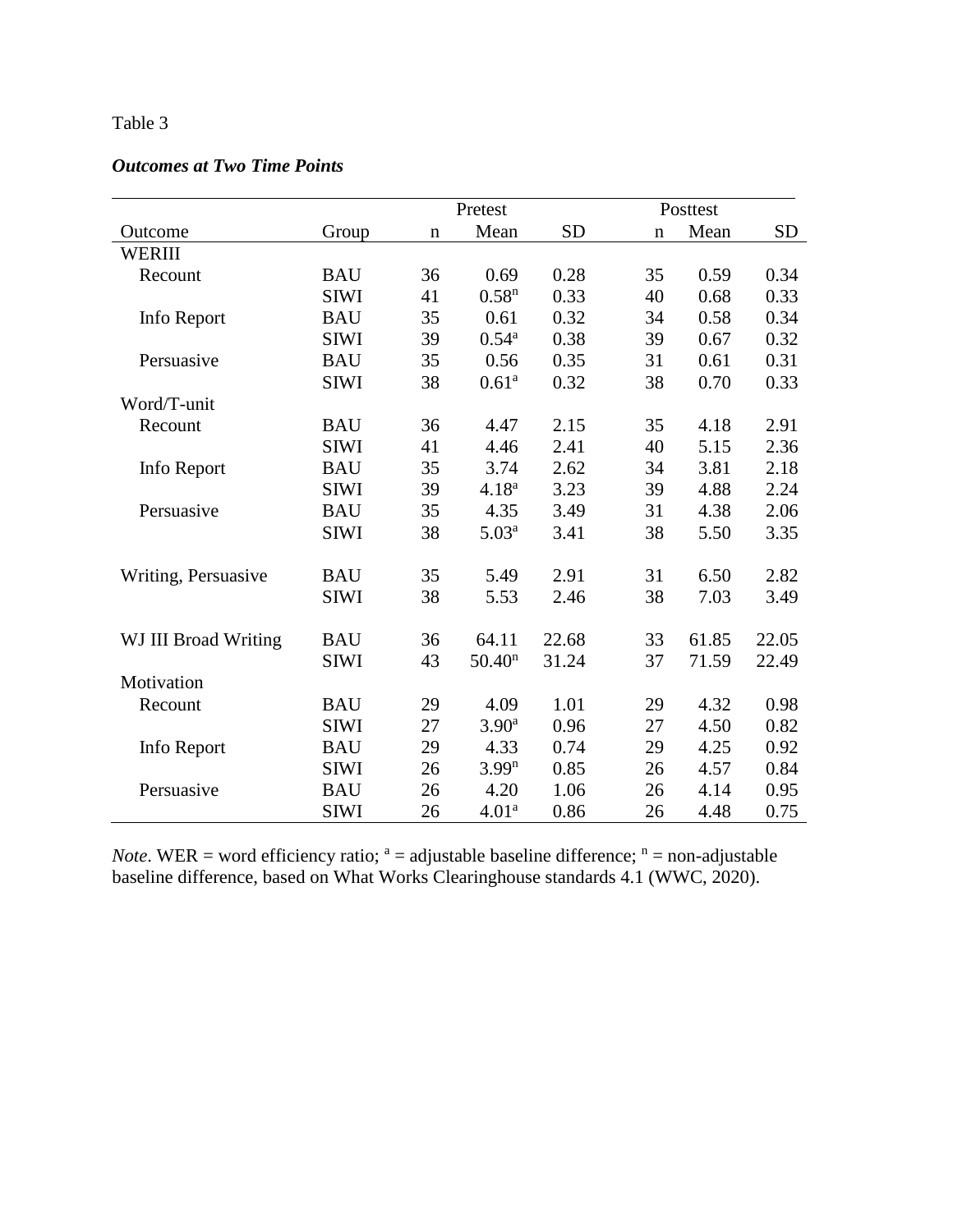# *Outcomes at Three Time Points*

|                  |             |    | Pretest |           |    | Posttest |           | Maintenance |      |           |  |  |  |
|------------------|-------------|----|---------|-----------|----|----------|-----------|-------------|------|-----------|--|--|--|
| Outcome          | Group       | n  | Mean    | <b>SD</b> | n  | Mean     | <b>SD</b> | n           | Mean | <b>SD</b> |  |  |  |
| Writing, Recount | <b>BAU</b>  | 36 | 4.38    | 2.16      | 35 | 4.24     | 2.36      | 34          | 4.60 | 2.58      |  |  |  |
|                  | <b>SIWI</b> | 42 | 3.93    | 2.53      | 40 | 7.18     | 3.70      | 38          | 7.16 | 4.14      |  |  |  |
| Writing, Info    | BAU         | 35 | 3.91    | 1.75      | 34 | 4.79     | 2.15      | 31          | 5.48 | 2.58      |  |  |  |
|                  | <b>SIWI</b> | 39 | 4.36    | 2.84      | 39 | 6.17     | 3.47      | 37          | 5.92 | 3.78      |  |  |  |

*Note*. For both outcomes, baseline differences were adjustable based on WWC standards (2020).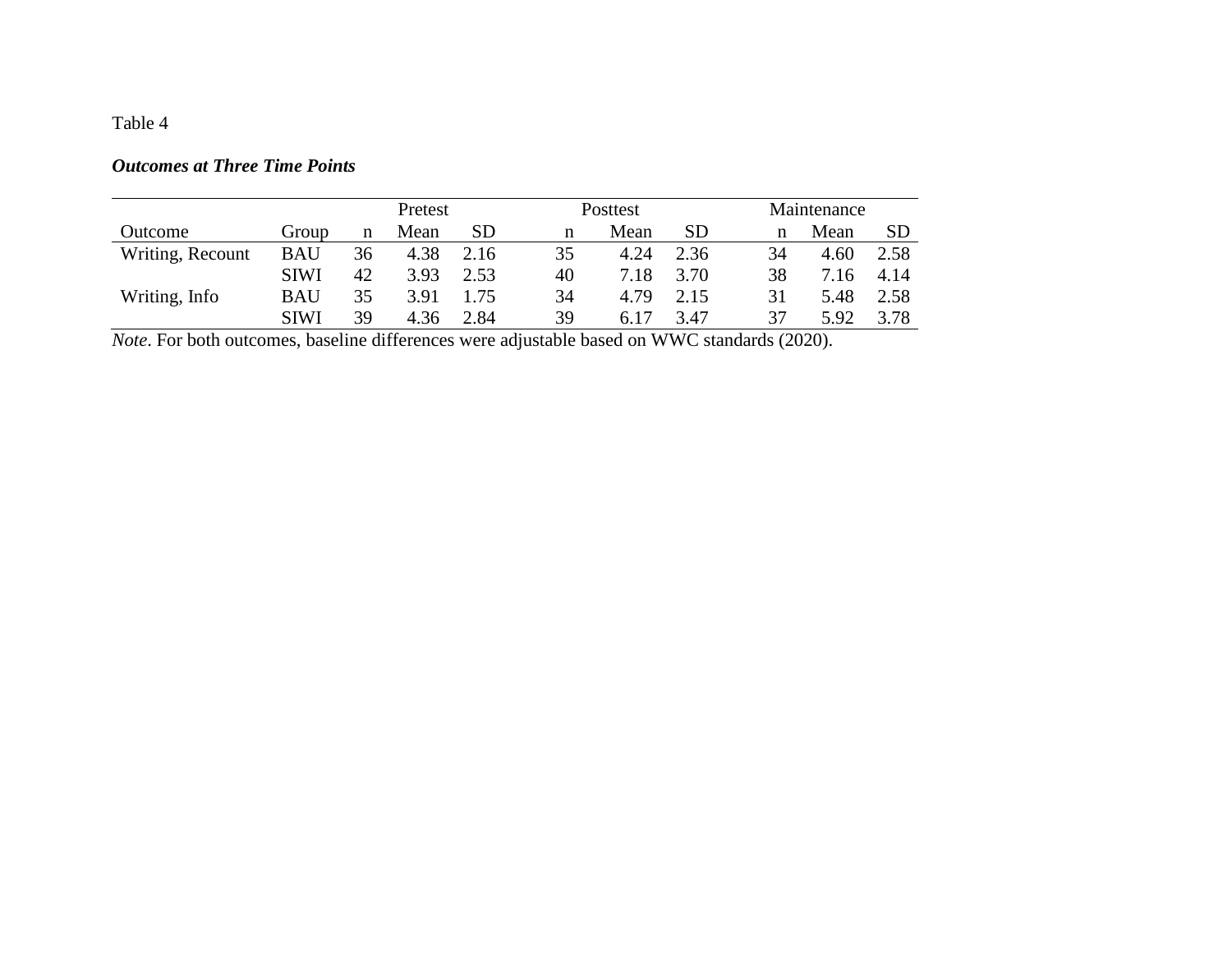| Effect                   |         | Writing, Recount |      | Writing, Info  |
|--------------------------|---------|------------------|------|----------------|
| Fixed                    | Est.    | <b>SE</b>        | Est. | <b>SE</b>      |
| Intercept                | 4.45    | ∗<br>2.11        | 4.67 | $\ast$<br>2.16 |
| Linear                   | 0.06    | 0.24             | 0.63 | $\ast$<br>0.79 |
| SIW <sub>I2</sub>        | 3.32    | 1.82<br>∗        | 1.26 | $\ast$<br>1.12 |
| SIW <sub>I3</sub>        | 3.12    | ∗<br>1.77        | 0.70 | 0.84           |
| Random                   | Est.    | SD               | Est. | <b>SD</b>      |
| Teacher                  | 3.23    | 1.80             | 4.70 | 2.17           |
| Student intercept        | 2.70    | 1.64             | 1.14 | 1.07           |
| covariance               | $-0.15$ | $(-0.08)$        | 0.48 | (0.64)         |
| <b>Student linear</b>    | 1.24    | 1.11             | 0.49 | 0.70           |
| Residual                 | 0.90    | 0.95             | 1.28 | 1.13           |
| <b>SIWI2 Effect Size</b> | 3.32    |                  | 1.12 |                |
| <b>SIWI3 Effect Size</b> | 3.12    |                  | 0.62 |                |

*Individual Growth Models for Pre, Post, and Maintenance Genre Measures*

*Note*. Est. = estimate. Var = variance.  $SE =$  standard error. Linear = slope for 9 week instructional period.  $* = p < .05$ . Covariance = covariance between student intercept and slope (correlation shown in parentheses). Effect sizes are the treatment effect divided by the residual SD (Hedges, 2007).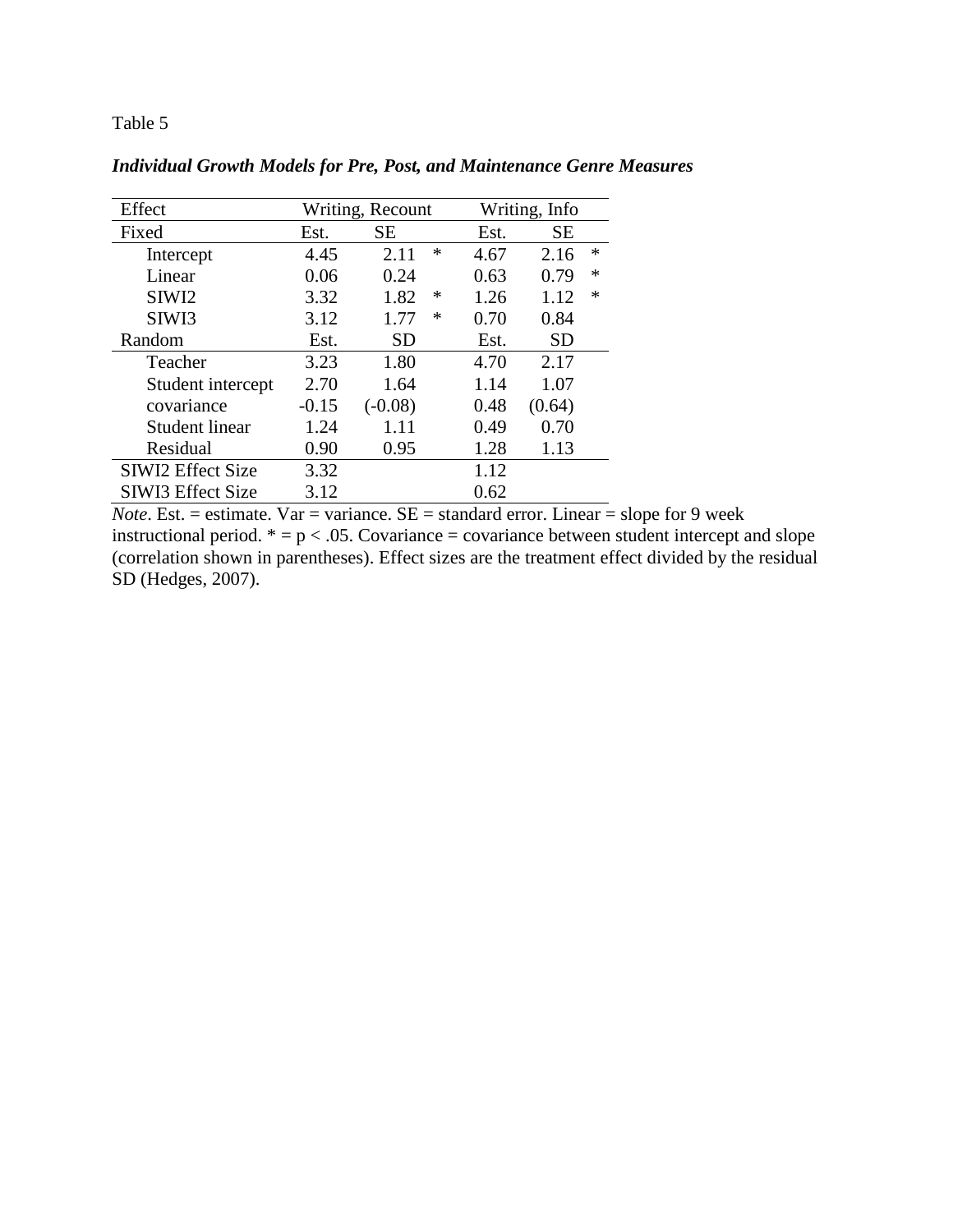| <b>Models for Pre-Post Genre Measures</b> |  |  |  |
|-------------------------------------------|--|--|--|
|-------------------------------------------|--|--|--|

|                    | WER III. |           |   | Word/T-unit, |           |   | WER III, |                            |   | Word/T-unit. |           |   | Writing,   |           | WER III. |            |           | Word/T-unit, |            |           |   |
|--------------------|----------|-----------|---|--------------|-----------|---|----------|----------------------------|---|--------------|-----------|---|------------|-----------|----------|------------|-----------|--------------|------------|-----------|---|
| Effect             | Recount  |           |   |              | Recount   |   |          | Information<br>Information |   |              |           |   | Persuasive |           |          | Persuasive |           |              | Persuasive |           |   |
| Fixed              | Est.     | <b>SE</b> |   | Est.         | <b>SE</b> |   | Est.     | <b>SE</b>                  |   | Est          | <b>SE</b> |   | Est.       | <b>SE</b> |          | Est.       | <b>SE</b> |              | Est.       | <b>SE</b> |   |
| Intercept          | 0.61     | 0.06      | * | 4.61         | 0.53      | ∗ | 0.55     | 0.04                       | ∗ | 4.08         | 0.45      | ∗ | 6.23       | 0.51      | ∗        | 0.59       | 0.04      | ∗            | 4.36       | 0.53      | ∗ |
| Pretest            | 0.62     | 0.17      | ∗ | 0.56         | 0.1       | * | $0.80\,$ | 0.12                       | ∗ | 0.44         |           | ∗ | 0.73       |           | $\ast$   | 0.77       | 0.12      | *            | 0.30       | 0.13      | ∗ |
| <b>SIWI</b>        | 0.16     | 0.08      |   | 0.83         | 0.70      |   | 0.14     | 0.05                       | ∗ | 0.76         | 0.60      |   | 0.99       | 0.68      |          | 0.10       | 0.05      |              | $\pm 07$   | 0.72      |   |
| Pretest*SIWI       | 0.21     | 0.22      |   | 0.29         | 0.23      |   | $-0.20$  | 0.16                       |   | $-0.08$      | 0.16      |   | 0.29       | 0.20      |          | 0.02       | 0.16      |              | 0.34       | 0.17      |   |
| Random             | Var.     | <b>SD</b> |   | Var.         | <b>SD</b> |   | Var.     | <b>SD</b>                  |   | Var.         | <b>SD</b> |   | Var.       | <b>SD</b> |          | Var.       | <b>SD</b> |              | Var.       | <b>SD</b> |   |
| Teacher            | 0.01     | 0.10      |   | 0.95         | 0.97      |   |          | $\overline{\phantom{a}}$   |   | 0.49         | 0.70      |   | 0.81       | 0.90      |          |            | __        |              | 0.65       | 0.81      |   |
| Residual           | 0.05     | 0.22      |   | 2.94         | 1.71      |   | 0.05     | 0.22                       |   | 3.04         | 1.74      |   | 2.95       | 1.72      |          | 0.05       | 0.22      |              | 4.46       | 2.11      |   |
| <b>Effect Size</b> | 0.71     |           |   | 0.48         |           |   | 0.63     |                            |   | 0.44         |           |   | 0.58       |           |          | 0.45       |           |              | 0.51       |           |   |

*Note*. WER = word efficiency ratio; Est. = estimate. Var = variance. SE = standard error.  $* = p < .05$ . Dashes indicate a parameter which estimated at zero. Effect sizes are the treatment effect divided by the residual SD (Hedges, 2007).